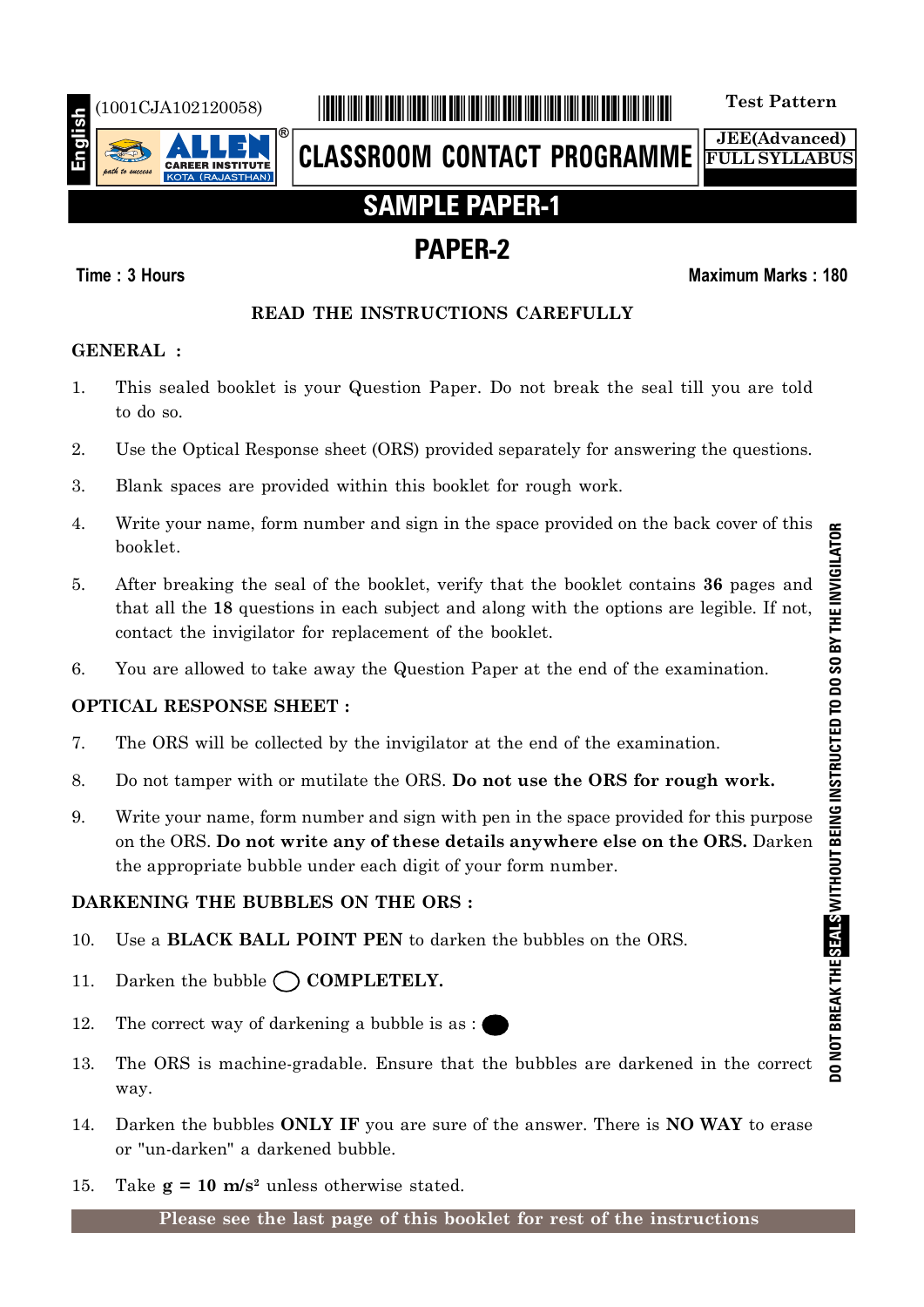ALLEN\_

| <b>SOME USEFUL CONSTANTS</b> |                                                                                                               |                                                                                                     |  |  |  |  |
|------------------------------|---------------------------------------------------------------------------------------------------------------|-----------------------------------------------------------------------------------------------------|--|--|--|--|
|                              | $H = 1$ , $B = 5$ , $C = 6$ , $N = 7$ , $O = 8$ , $F = 9$ , $Al = 13$ , $P = 15$ , $S = 16$ ,<br>Atomic No. : |                                                                                                     |  |  |  |  |
|                              | $Cl = 17$ , $Br = 35$ , $Xe = 54$ , $Ce = 58$                                                                 |                                                                                                     |  |  |  |  |
| Atomic masses :              |                                                                                                               | $H = 1$ , $Li = 7$ , $B = 11$ , $C = 12$ , $N = 14$ , $O = 16$ , $F = 19$ , $Na = 23$ , $Mg = 24$ , |  |  |  |  |
|                              |                                                                                                               | Al = 27, P = 31, S = 32, Cl = 35.5, Ca=40, Fe = 56, Br = 80, I = 127,                               |  |  |  |  |
|                              | $Xe = 131$ , Ba=137, Ce = 140,                                                                                |                                                                                                     |  |  |  |  |
| Boltzmann constant           |                                                                                                               | $k = 1.38 \times 10^{-23} \text{ J} \text{K}^{-1}$                                                  |  |  |  |  |
| Coulomb's law constant       |                                                                                                               | $\frac{1}{4\pi\epsilon_0}$ = 9 × 10 <sup>9</sup>                                                    |  |  |  |  |
|                              | Universal gravitational constant                                                                              | $G = 6.67259 \times 10^{-11} \text{ N} - \text{m}^2 \text{ kg}^{-2}$                                |  |  |  |  |
| Speed of light in vacuum     |                                                                                                               | $c = 3 \times 10^8 \text{ ms}^{-1}$                                                                 |  |  |  |  |
|                              | Stefan-Boltzmann constant                                                                                     | $\sigma = 5.67 \times 10^{-8}$ Wm <sup>-2</sup> -K <sup>-4</sup>                                    |  |  |  |  |
|                              | Wien's displacement law constant                                                                              | $b = 2.89 \times 10^{-3} \text{ m-K}$                                                               |  |  |  |  |
| Permeability of vacuum       |                                                                                                               | $\mu_0 = 4\pi \times 10^{-7} \text{ NA}^{-2}$                                                       |  |  |  |  |
| Permittivity of vacuum       |                                                                                                               | $\epsilon_0 = \frac{1}{\mu_0 c^2}$                                                                  |  |  |  |  |
| <b>Planck constant</b>       |                                                                                                               | $h = 6.63 \times 10^{-34}$ J-s                                                                      |  |  |  |  |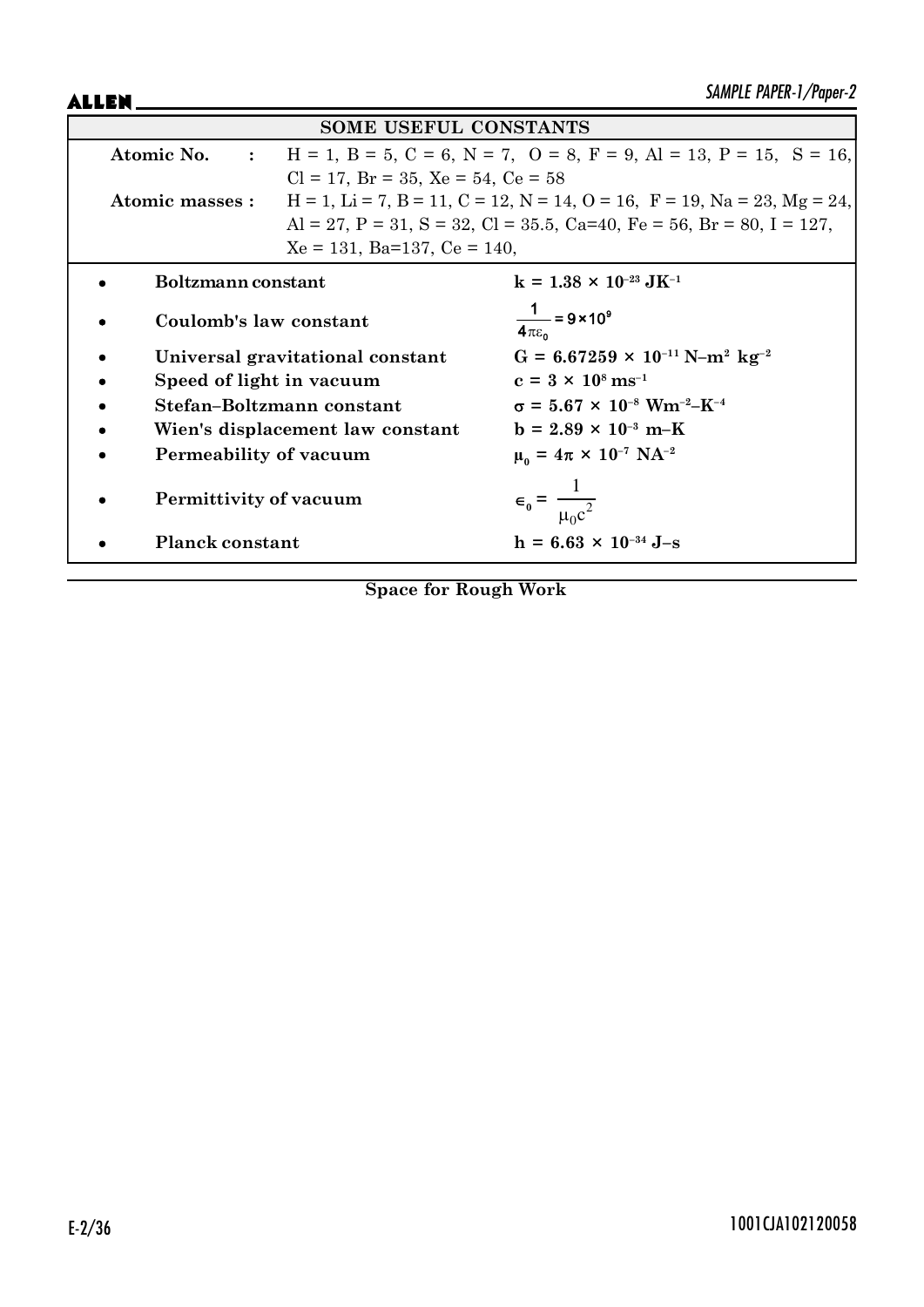**HAVE CONTROL** o **HAVE PATIENCE** o **HAVE CONFIDENCE 100% SUCCESS**

### **BEWARE OF NEGATIVE MARKING**

### **PART-1 : PHYSICS**

**SECTION-I(i) : (Maximum Marks: 24)**

- z This section contains **SIX** questions.
- Each question has **FOUR** options for correct answer(s). ONE OR MORE THAN ONE of these four option(s) is (are) correct option(s).
- For each question, choose the correct option(s) to answer the question.
- Answer to each question will be evaluated according to the following marking scheme: *Full Marks* : +4 If only (all) the correct option(s) is (are) chosen. *Partial Marks* : +3 If all the four options are correct but ONLY three options are chosen. *Partial Marks* : +2 If three or more options are correct but ONLY two options are chosen, both of which are correct options. *Partial Marks* : +1 If two or more options are correct but ONLY one option is chosen and it is a correct option. *Zero Marks* : 0 If none of the options is chosen (i.e. the question is unanswered). *Negative Marks* : –2 In all other cases. z **For Example :** If first, third and fourth are the **ONLY** three correct options for a question with
- second option being an incorrect option; selecting only all the three correct options will result in +4 marks. Selecting only two of the three correct options (e.g. the first and fourth options), without selecting any incorrect option (second option in this case), will result in  $+2$  marks. Selecting only one of the three correct options (either first or third or fourth option), without selecting any incorrect option (second option in this case), will result in +1 marks. Selecting any incorrect option(s) (second option in this case), with or without selection of any correct option(s) will result in  $-2$  marks.
- **1.** For the tank shown in figure, if time of emptying the tank from height of 16m to 4m is 't' then, choose the correct option(s) :



| (A) If $k = 1$ , $a = 4$ , $t = 12000$ sec. | (B) If $k = 1$ , $a = 2$ , $t = 500$ sec   |
|---------------------------------------------|--------------------------------------------|
| (C) If $k = 4$ , $a = 2$ , $t = 125$ sec.   | (D) If $k = 4$ , $a = 4$ , $t = 6000$ sec. |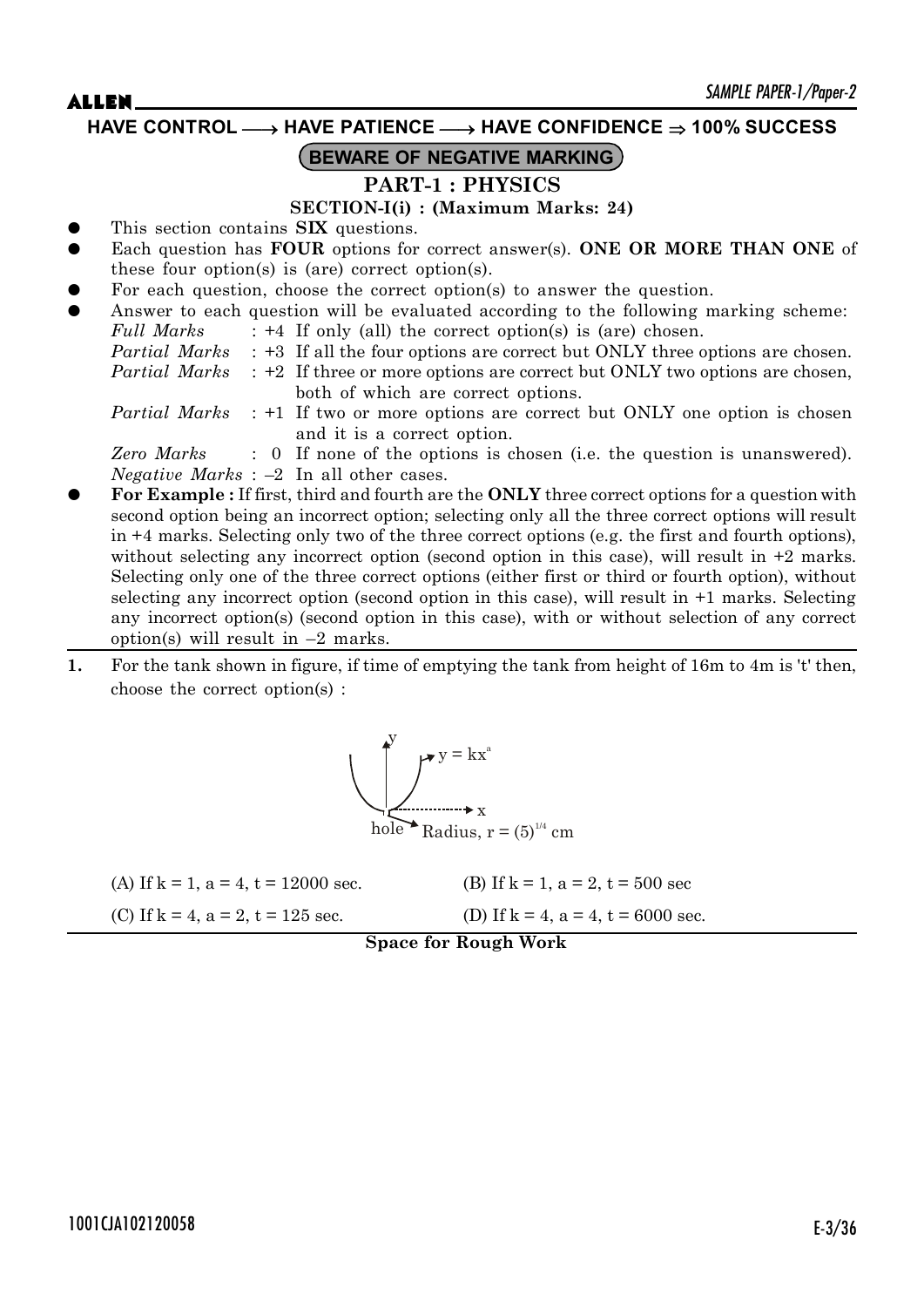**2.** A uniform ring of radius R lies on the x-y plane with its centre at origin. Its moment of inertia about z-axis is equal to its moment of inertia about an axis along the line  $y = K_1 x + K_2$ .

(A) 
$$
K_1 = 1, K_2 = +\frac{R}{\sqrt{2}}
$$
 (B)  $K_1 = 1, K_2 = -R$  (C)  $K_1 = -1, K_2 = +R$  (D)  $K_1 = -1, K_2 = -\frac{R}{\sqrt{2}}$ 

**3.** Three highly conducting concentric spherical shells (acting as black body) of radii  $r_1$ ,  $r_2$  and  $r_3$ are kept in vacuum. The region between the shells is evacuated and they can exchange energy only by radiation. Inside the innermost shell there is a heater of constant power P. In steady state, ( $\sigma$  = Stefan's constant)



2 3

(A) Temperature of outermost shell is  $\left(\frac{\text{P}}{4\pi\sigma\text{r}_3^2}\right)^{\!\!1/4}$ P  $4\pi$ or

- (B) Temperature of middle shell is  $\left(\frac{P}{4\pi\sigma}\right)^{1/4} \left(\frac{1}{r_3^2} + \frac{1}{r_2^2}\right)^{1/4}$ 2  $\frac{1}{2}$ 3  $12$ P 11  $4\pi\sigma$  |  $r_3^2$  r
- (C) Temperature of innermost shell is  $\left(\frac{\text{P}}{4\pi\sigma}\right)^{\!\!1/4}\!\left(\frac{1}{\text{r}_1^2}-\frac{1}{\text{r}_2^2}\right)^{\!\!1/4}$ 2  $\sqrt{2}$  $\frac{1}{2}$  $P^{\prime\prime}$  | 1 | 1  $4\pi\sigma$  |  $r_1^2$  r
- (D) If both outer and middle shell were removed, the temperature of innermost shell would decrease.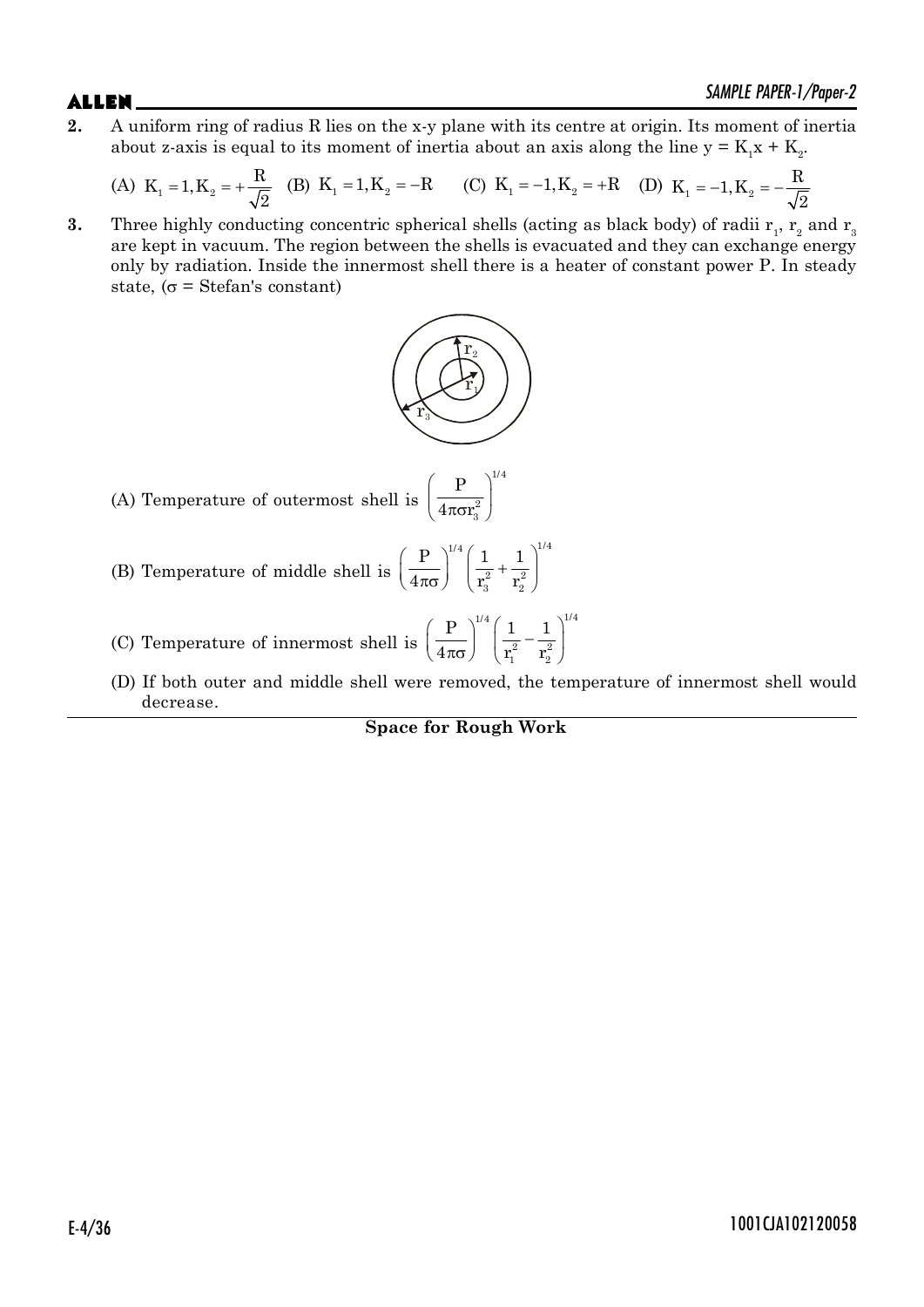**4.** The system of two blocks is at rest as shown in the figure. A variable horizontal force is applied on the upper block. The coefficient of friction for both the contacts is  $\mu$ . Choose the correct option(s) :



- (A) When acceleration of the upper block is  $2 \mu$ g, net force on the lower block by the ground in  $mg\sqrt{9+\mu^2}$
- (B) When acceleration of the upper block is  $2 \mu$ g, acceleration of the lower block is zero
- (C) Net horizontal force on the lower block is always zero.
- (D) Unless the upper block moves, no frictional force exists between the ground and the lower block.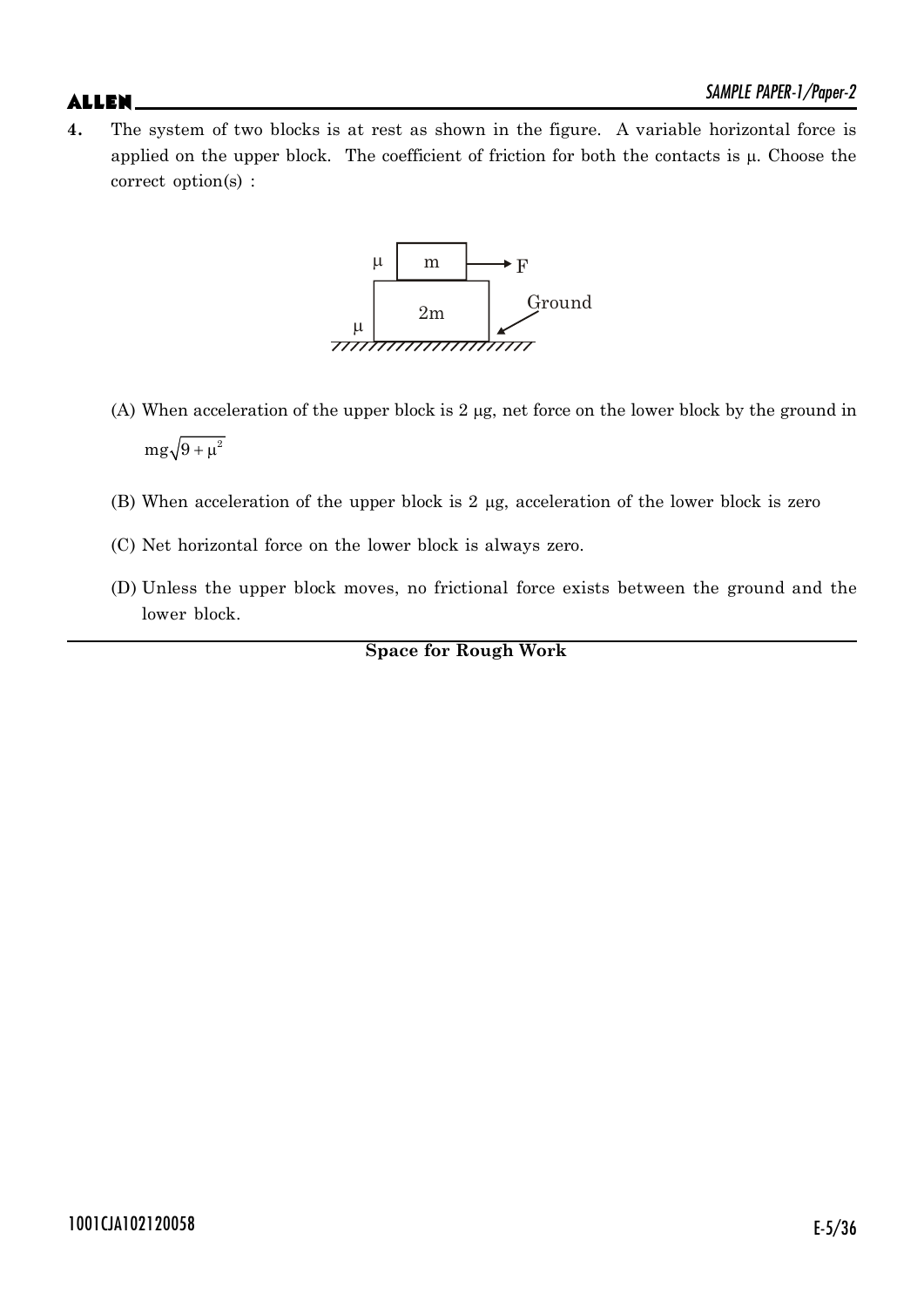**5.** In the diagram shown, a uniform magnetic field is present perpendicular to the plane of the paper. Both the rings are identical and have a constant resistance per unit length. The left ring has been kept fixed at its position and the right ring is slide uniformly on the left ring towards the right hand side. Which of the following statements is/are true ?



- (A) The emf induced in the left ring is zero
- (B) The emf induced in both the rings is non-zero
- (C) The magnetic force acting on the right ring is zero
- (D) The magnetic force acting on both the rings is non-zero
- **6.** In the circuit shown in figure, AB is a uniform wire of length  $L = 5$  m. It has a resistance of  $2\Omega/m$ . When AC = 2.0 m, it was found that the galvanometer shows zero reading when switch S is placed in either of the two positions 1 or 2. Then,

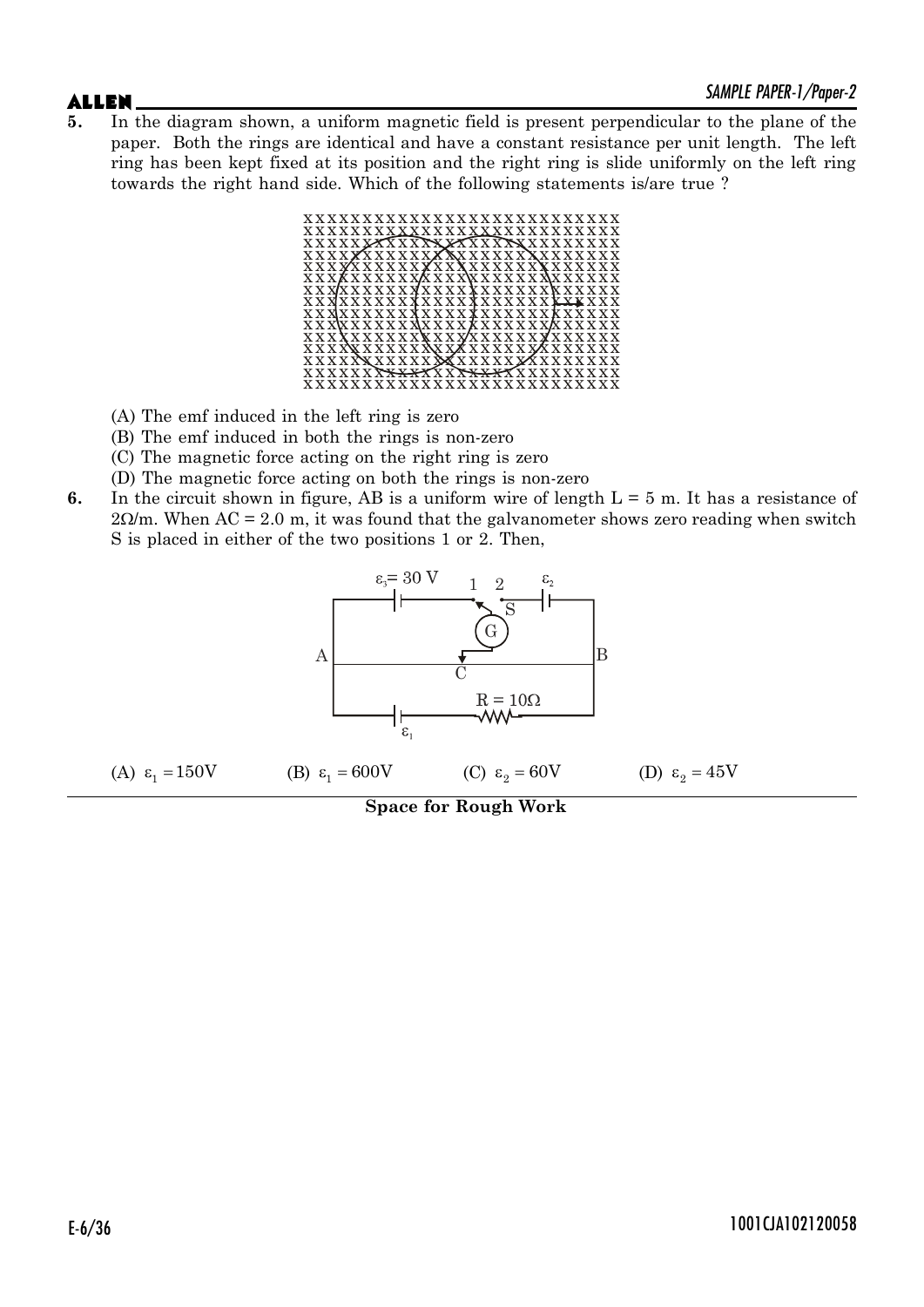# $ALLEN$   $\sum_{M|N|T}$   $\sum_{N}$   $\sum_{N}$   $\sum_{N}$   $\sum_{N}$   $\sum_{N}$   $\sum_{N}$   $\sum_{N}$   $\sum_{N}$   $\sum_{N}$   $\sum_{N}$   $\sum_{N}$   $\sum_{N}$   $\sum_{N}$   $\sum_{N}$   $\sum_{N}$   $\sum_{N}$   $\sum_{N}$   $\sum_{N}$   $\sum_{N}$   $\sum_{N}$   $\sum_{N}$   $\sum_{N}$   $\sum_{N}$   $\sum_{N}$   $\sum_{N}$   $\sum_{$

#### **SECTION–I(ii) : (Maximum Marks : 12)**

- z This section contains **FOUR** questions.
- **Each question has matching lists.** The codes for the lists have choices (A), (B), (C) and (D) out of which **ONLY ONE is correct**
- For each question, marks will be awarded in <u>one of the following categories</u> :

*Full Marks* : +3 If only the bubble corresponding to the correct option is darkened. *Zero Marks* : 0 If none of the bubbles is darkened. *Negative Marks* : –1 In all other cases

#### **7. Answer the following by appropriately matching the lists based on the information given in the list.**

3

 $\frac{0}{25}$  moles of an ideal monatomic gas undergoes a process as shown in figure.  $\Delta U$ , Q and W represents the change in internal energy, amount of heat exchange and pressure-volume

work respectively for the gas either for single process or for complete cycle.  $\left(R = \frac{25}{3}$  SI unit 3



**Space for Rough Work**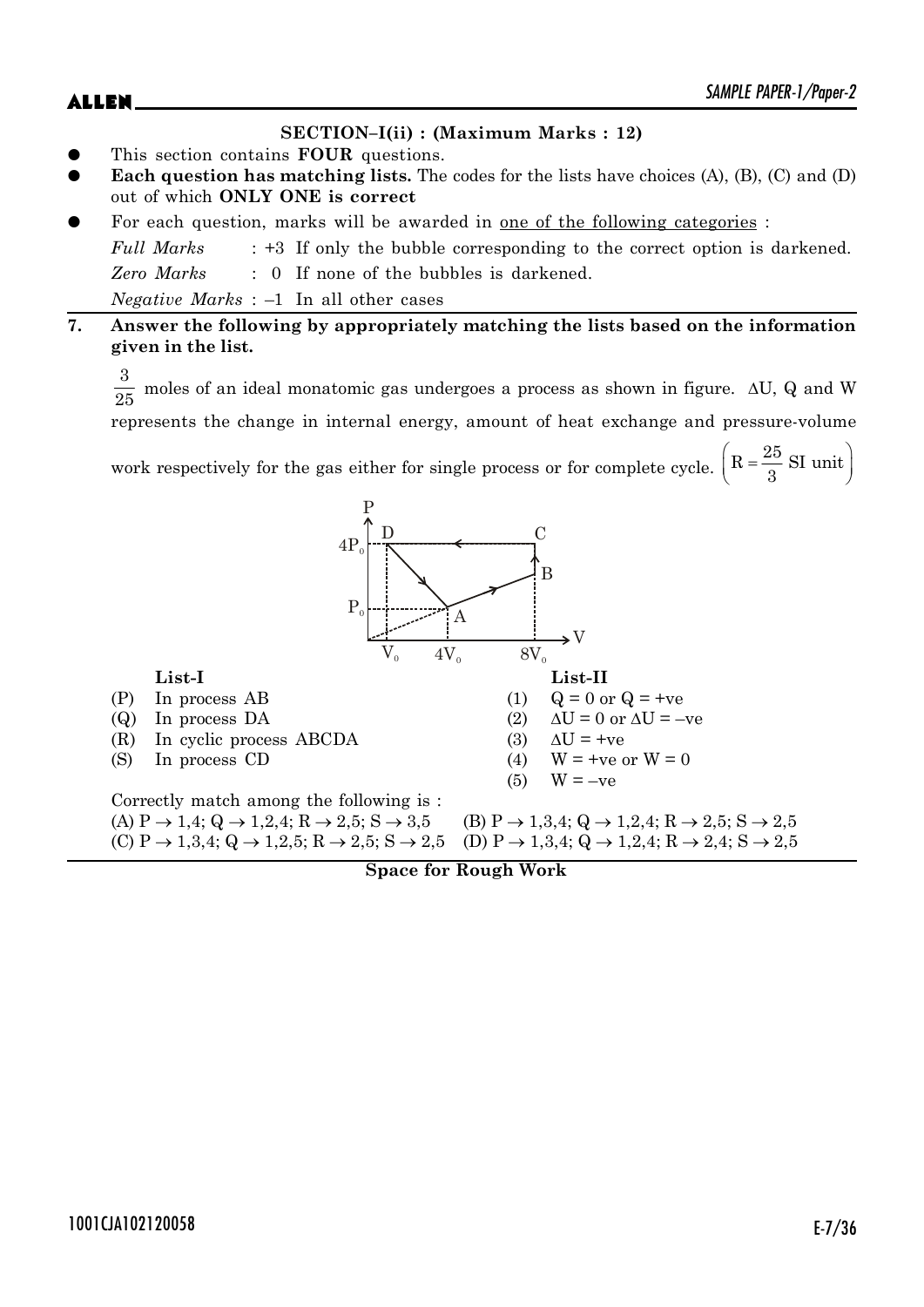#### **8. Answer the following by appropriately matching the lists based on the information given in the list.**

 $\frac{3}{25}$ moles of an ideal monatomic gas undergoes a process as shown in figure.  $\Delta U$ , Q and W represents the change in internal energy, amount of heat exchange and pressure-volume

work respectively for the gas either for single process or for complete cycle. If temperature at point A is 100K.  $\left(R = \frac{25}{3}$  SI unit 3



**List-I List-II (Numerical Value)** (P) Work done in process AB (1) 450 J (Q) Change in internal energy in process  $AB$  (2) 2100 J  $(R)$  Work done in cyclic proces ABCDA (3) 150 J (S) Change in internal energy in process CD (4) 1050 J (5) 362.5 J Correctly match among the following is :  $(A)P \rightarrow 3; Q \rightarrow 1; R \rightarrow 5; S \rightarrow 4$  (B)  $P \rightarrow 3; Q \rightarrow 2; R \rightarrow 5; S \rightarrow 4$ (C)  $P \rightarrow 2$ ;  $Q \rightarrow 1$ ;  $R \rightarrow 5$ ;  $S \rightarrow 4$  (D)  $P \rightarrow 3$ ;  $Q \rightarrow 1$ ;  $R \rightarrow 5$ ;  $S \rightarrow 2$ 

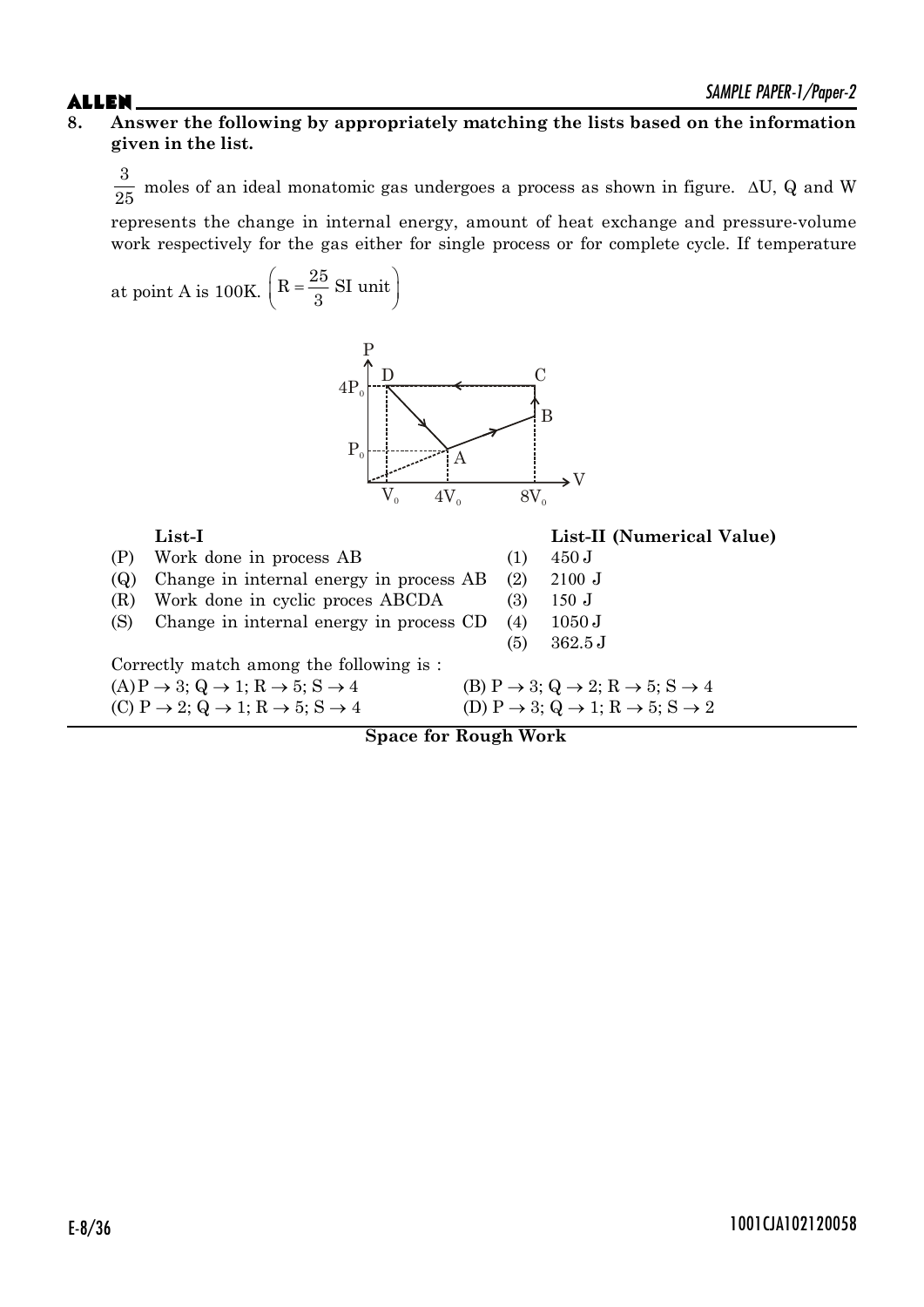| 9.<br>Answer the following by appropriately matching the lists based on the information<br>given in the list. |     |                                                                                                                                                                                                                       |                                                                                   |     |                |  |
|---------------------------------------------------------------------------------------------------------------|-----|-----------------------------------------------------------------------------------------------------------------------------------------------------------------------------------------------------------------------|-----------------------------------------------------------------------------------|-----|----------------|--|
|                                                                                                               |     | If potential energy interaction between electron & nucleus (infinite mass) is given by $U = -\frac{ke^2}{3r^3}$<br>(Bohr's theory is valid) where<br>(Bohr's theory is valid), where n represents $nth$ orbit. then : |                                                                                   |     |                |  |
|                                                                                                               |     | List-I                                                                                                                                                                                                                |                                                                                   |     | List-II        |  |
|                                                                                                               | (P) | Electric current due to electron moving                                                                                                                                                                               |                                                                                   | (1) | $n^{-2}$       |  |
|                                                                                                               |     | in a orbit                                                                                                                                                                                                            |                                                                                   |     |                |  |
|                                                                                                               | (Q) | Magnetic field due to electron at centre                                                                                                                                                                              |                                                                                   | (2) | $n^7$          |  |
|                                                                                                               |     | of atom                                                                                                                                                                                                               |                                                                                   |     |                |  |
|                                                                                                               | (R) | Angular momentum of n <sup>th</sup> orbit                                                                                                                                                                             |                                                                                   | (3) | n <sup>0</sup> |  |
|                                                                                                               | (S) | Magnetic moment create due to revolving                                                                                                                                                                               |                                                                                   | (4) | n <sup>5</sup> |  |
|                                                                                                               |     | electron                                                                                                                                                                                                              |                                                                                   | (5) | n              |  |
|                                                                                                               |     | (A) $P \rightarrow 4$ ; Q $\rightarrow 2$ ; R $\rightarrow 5$ ; S $\rightarrow 5$                                                                                                                                     | (B) $P \rightarrow 1$ ; Q $\rightarrow 2$ ; R $\rightarrow 5$ ; S $\rightarrow 5$ |     |                |  |
|                                                                                                               |     | (C) $P \rightarrow 4$ ; Q $\rightarrow 2$ ; R $\rightarrow 5$ ; S $\rightarrow 1$                                                                                                                                     | (D) P $\rightarrow$ 4; Q $\rightarrow$ 2; R $\rightarrow$ 1; S $\rightarrow$ 5    |     |                |  |
|                                                                                                               |     |                                                                                                                                                                                                                       | <b>Space for Rough Work</b>                                                       |     |                |  |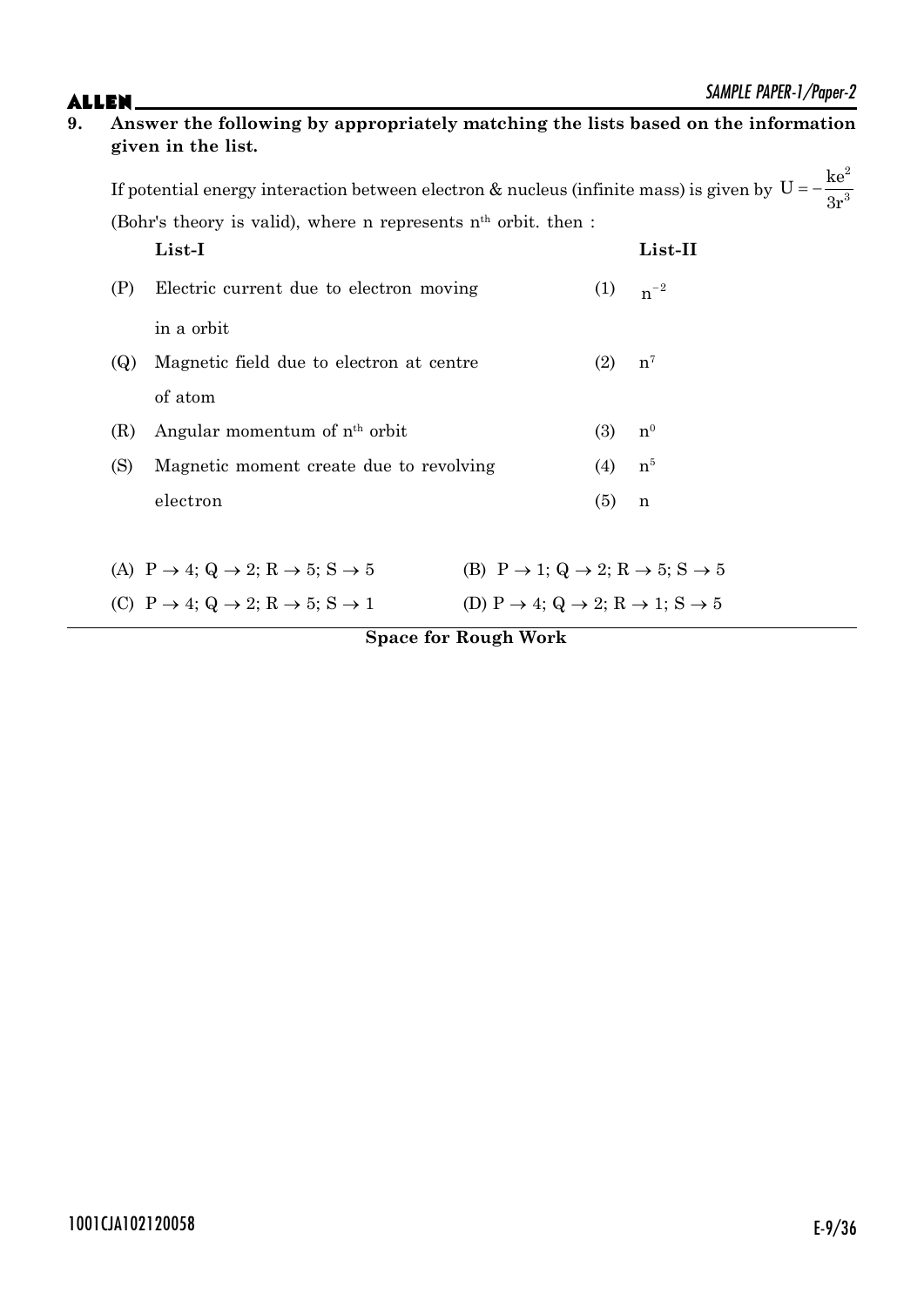**10. Answer the following by appropriately matching the lists based on the information given in the list.**

If potential energy interaction between electron & nucleus (infinite mass) is given by

$$
U = U_0 \ell n \left(\frac{r}{r_0}\right)
$$
 (Bohr's theory is valid), where n represents  $n^{\text{th}}$  orbit. then :

|     | List-I                                    |     | List-II        |
|-----|-------------------------------------------|-----|----------------|
| (P) | Electric current due to electron moving   | (1) | $n^{-2}$       |
|     | in a orbit                                |     |                |
| (Q) | Magnetic field due to electron at centre  | (2) | $n^{-1}$       |
|     | of atom                                   |     |                |
| (R) | Angular momentum of n <sup>th</sup> orbit | (3) | n <sup>0</sup> |
| (S) | Magnetic moment create due to revolving   | (4) | n <sup>5</sup> |
|     | electron                                  | (5) | n              |
|     |                                           |     |                |

| (A) $P \rightarrow 2$ ; Q $\rightarrow 1$ ; R $\rightarrow 2$ ; S $\rightarrow 5$ | (B) P $\rightarrow$ 2; Q $\rightarrow$ 1; R $\rightarrow$ 5; S $\rightarrow$ 5 |
|-----------------------------------------------------------------------------------|--------------------------------------------------------------------------------|
| (C) $P \rightarrow 2$ ; Q $\rightarrow 1$ ; R $\rightarrow 4$ ; S $\rightarrow 5$ | (D) P $\rightarrow$ 3; Q $\rightarrow$ 1; R $\rightarrow$ 2; S $\rightarrow$ 5 |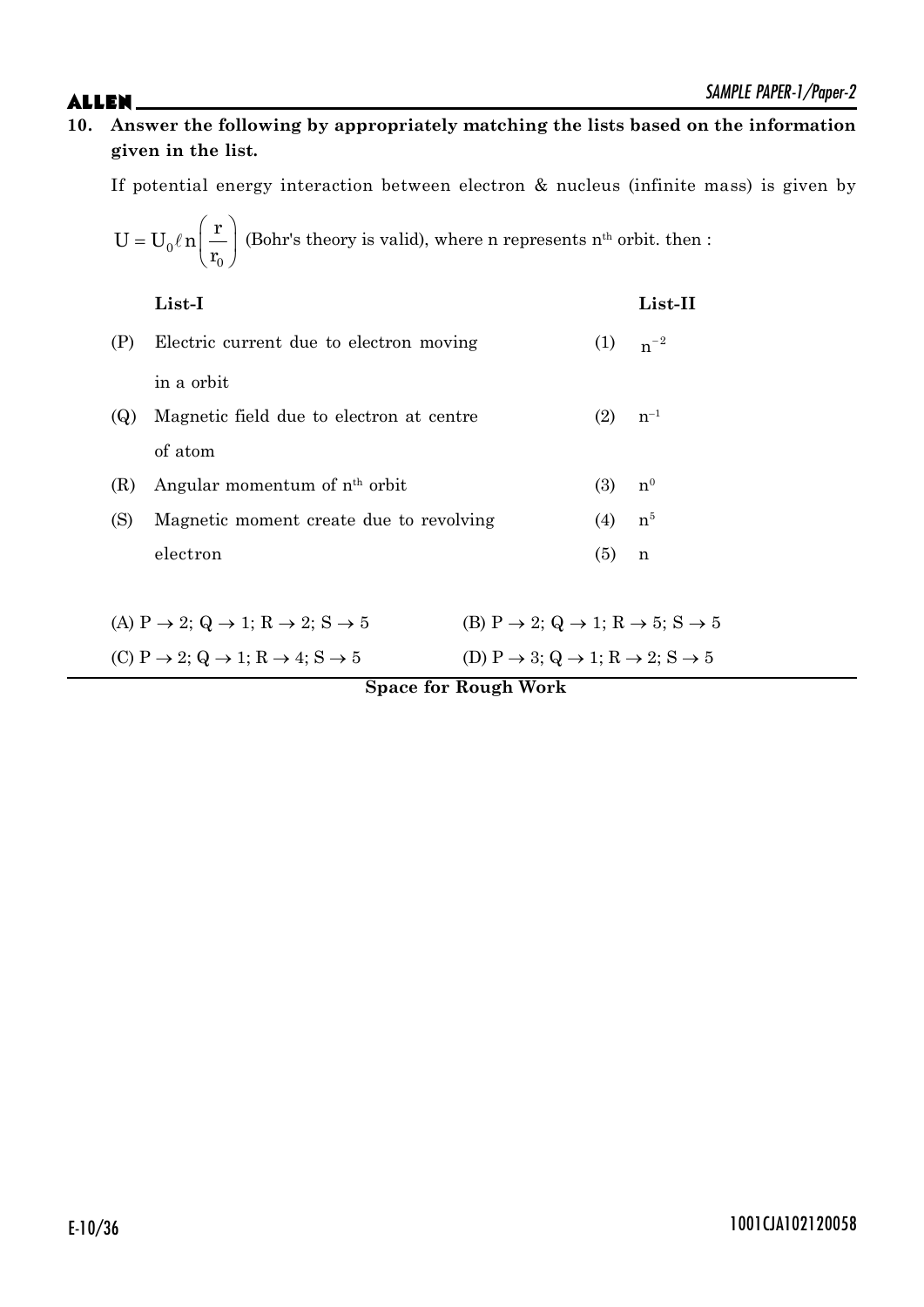### **SECTION-II : (Maximum Marks: 24)**

- z This section contains **EIGHT** questions.
- The answer to each question is a **NUMERICAL VALUE**.
- For each question, enter the correct numerical value (in decimal notation, truncated/roundedoff to the **second decimal place**; e.g. 6.25, 7.00, –0.33, –.30, 30.27, –127.30, if answer is 11.36777..... then both 11.36 and 11.37 will be correct) by darken the corresponding bubbles in the ORS.

**For Example :** If answer is –77.25, 5.2 then fill the bubbles as follows.



- Answer to each question will be evaluated according to the following marking scheme: *Full Marks* : +3 If ONLY the correct numerical value is entered as answer. *Zero Marks* : 0 In all other cases.
- **1.** Two point masses of mass 4m and m respectively by a distance d are revolving under mutual

force of attraction. Ratio of their kinetic energy will be  $\left(\frac{K.E_{4_m}}{K.E_m}\right)$ K.E K.E  $(K.E_{4m})$  $\left(\overline{\text{K.E}_{m}}\right)$ 

**2.** A body is made of two rods AB and CD rigidly joined together to form a T shape. Two springs are attached to this body and the body is free to rotate in a vertical plane about a horizontal axis passing through C as shown in the figure. Then, the angular frequency (in rad/s) of small

oscillation of this system is ? Mass of each rod is m = 6 kg and their lengths are  $L = \frac{5}{5}$  m  $=\frac{6}{52}$  m. Spring constant for each spring is  $K = 96$  N/m



**Space for Rough Work**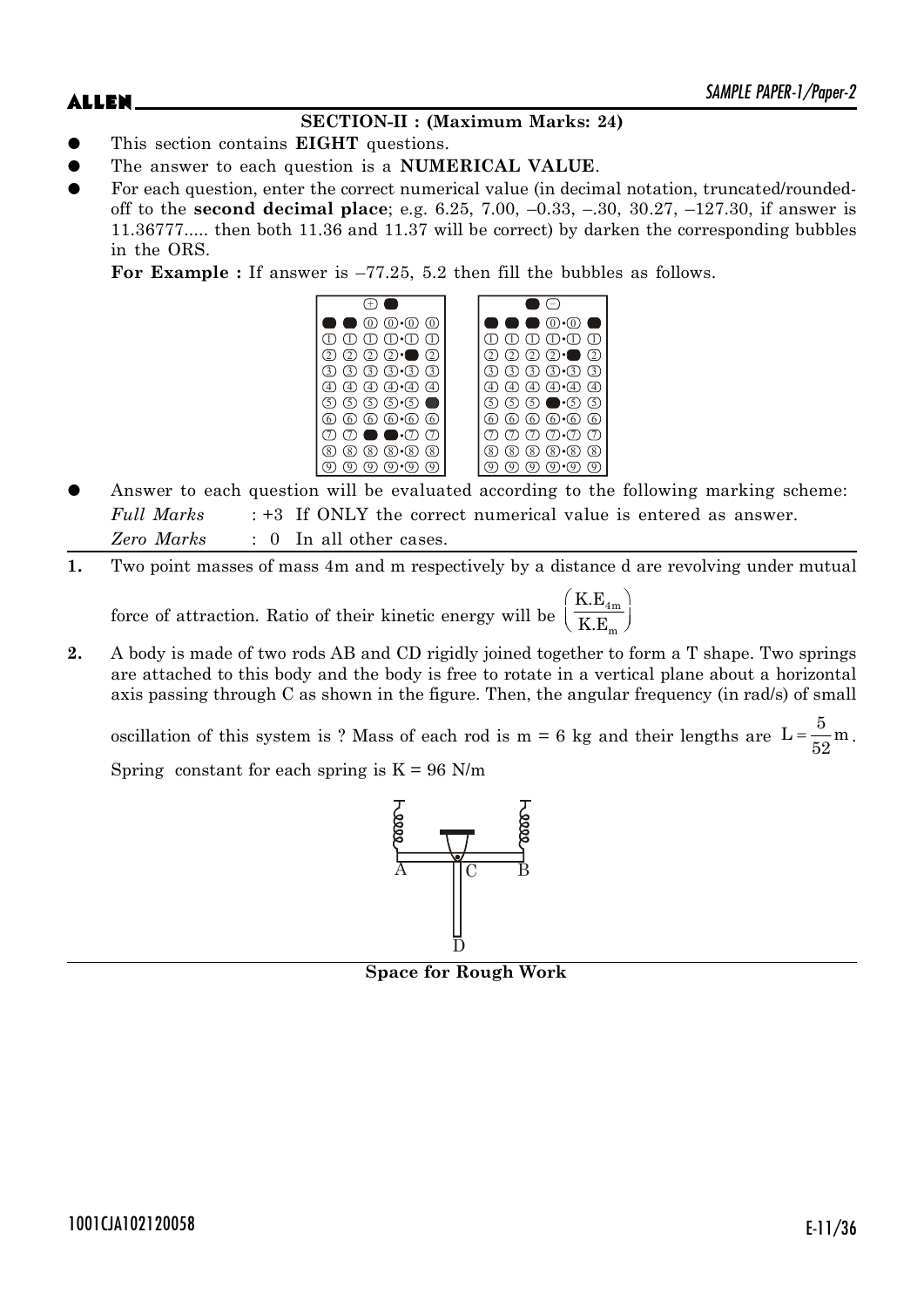**3.** Inner surface of a cylindrical shell of length  $\ell$  and of material of thermal conductivity k is kept at constant temperature  $\mathrm{T}_1$  and the outer surface of the cylinder is kept at constant temperature  $\text{T}_{2}$  such that  $(\text{T}_{1} > \text{T}_{2})$  as shown in figure. Heat flows from inner surface to outer surface to outer surface radially outward. Inner and outer radii of the shell are R and 2R respectively. Due to lack of space this cylinder has to be replaced by a smaller cylinder of

length  $\frac{\ell}{2}$  $\frac{1}{2}$  inner and outer radii R  $\frac{1}{8}$  and R respectively and thermal conductivity of material

nk. If rate of radially outward heat flow remains same for same temperature of inner and outer surface i.e.  $T_1$  and  $T_2$ , then find the value of n.



**Space for Rough Work**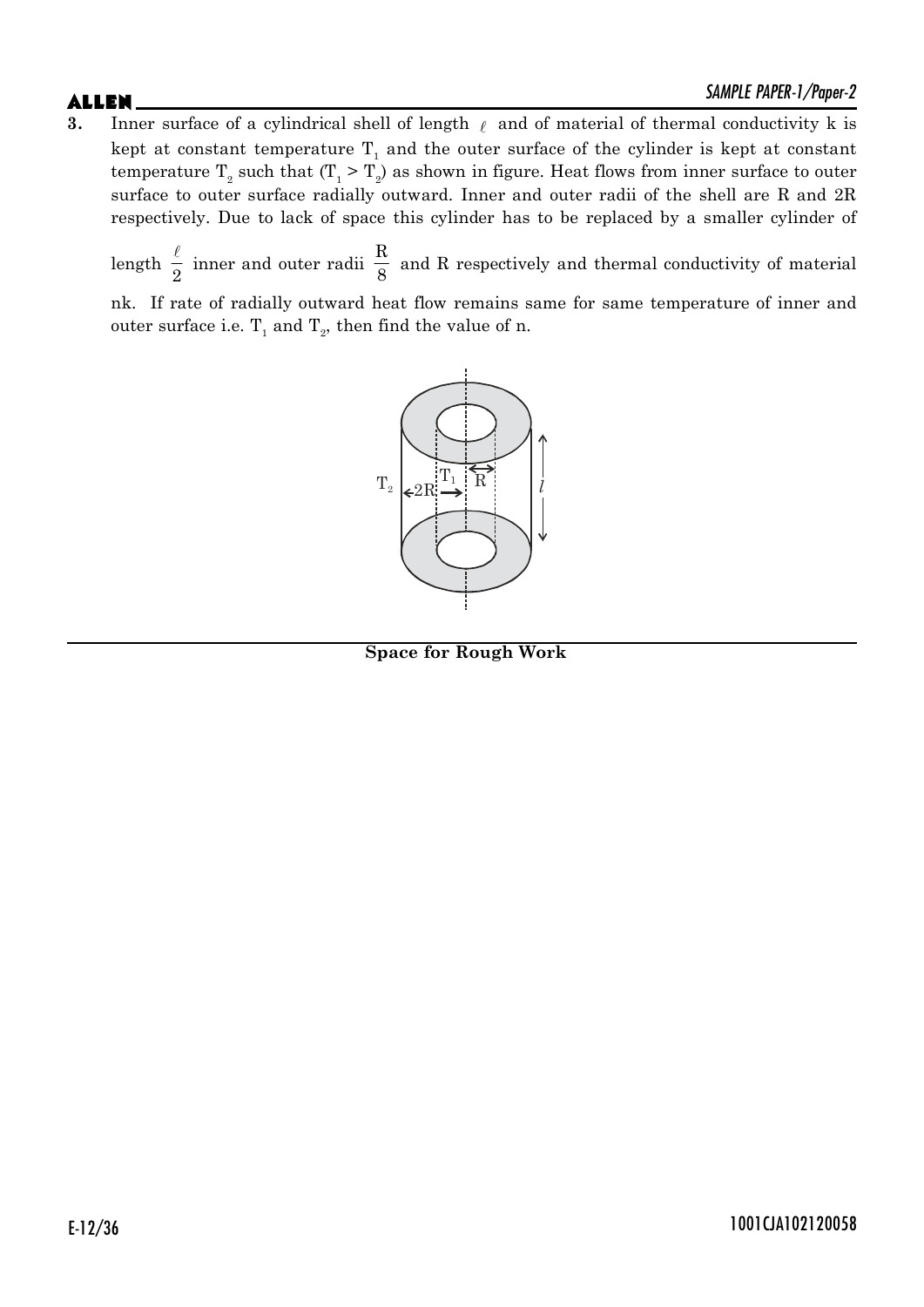**4.** In the circuit shown, the reading of the Ammeter becomes four times of its initial value after the switch is closed. Each resistor has a resistance =  $2\Omega$  and the ideal cell has e.m.f. = 10 V. Then the ammeter has a resistance (in  $\Omega$ ) equal to



**5.** A long current carrying straight wire having current  $I_1 = 10^4$  ampere is placed at the centre of an another current carrying loop having current  $I_2 = 10^4$  ampere. Straight wire is perpendicular to the plane of the loop as shown in the figure. The torque (in N-m) acting on the loop about its center is 10x. Find the value of x. (Radius  $R = 1m$ )



**Space for Rough Work**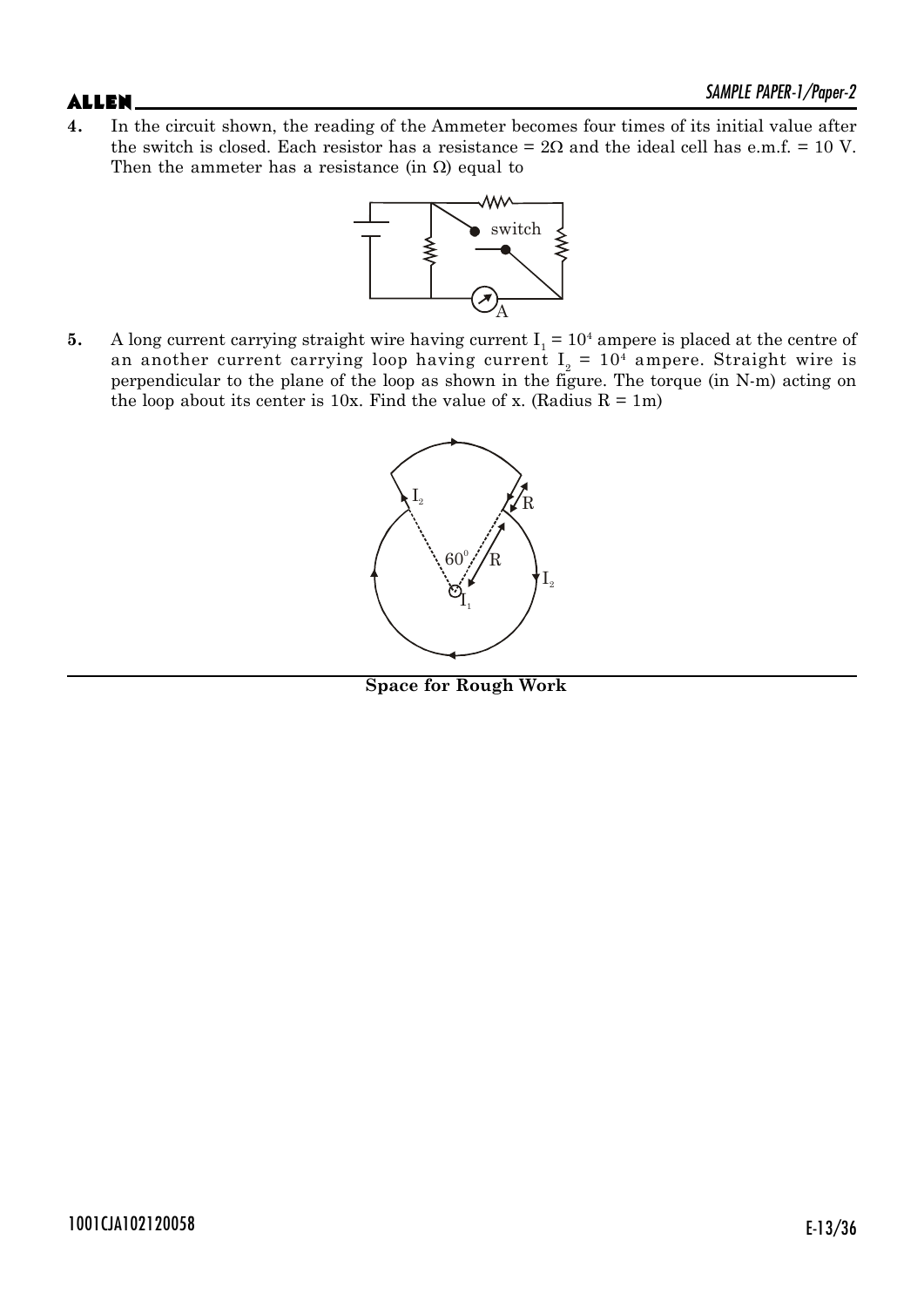- **6.** Consider a uniformly charged nonconducting cube of volume charge density  $\rho$ . Potential of one of vertex is 10  $\frac{1}{3}$  volt, find the potential of centre of the cube (in volts).
- **7.** If the length and breadth of a thin rectangular sheet are measured using a meter scale as 16.2 cm and 10.1 cm respectively, its surface area is  $164 \pm x \text{ cm}^2$ . Then value of 'x' is.
- **8.** Find the deviation of light ray (in degree)



**Space for Rough Work**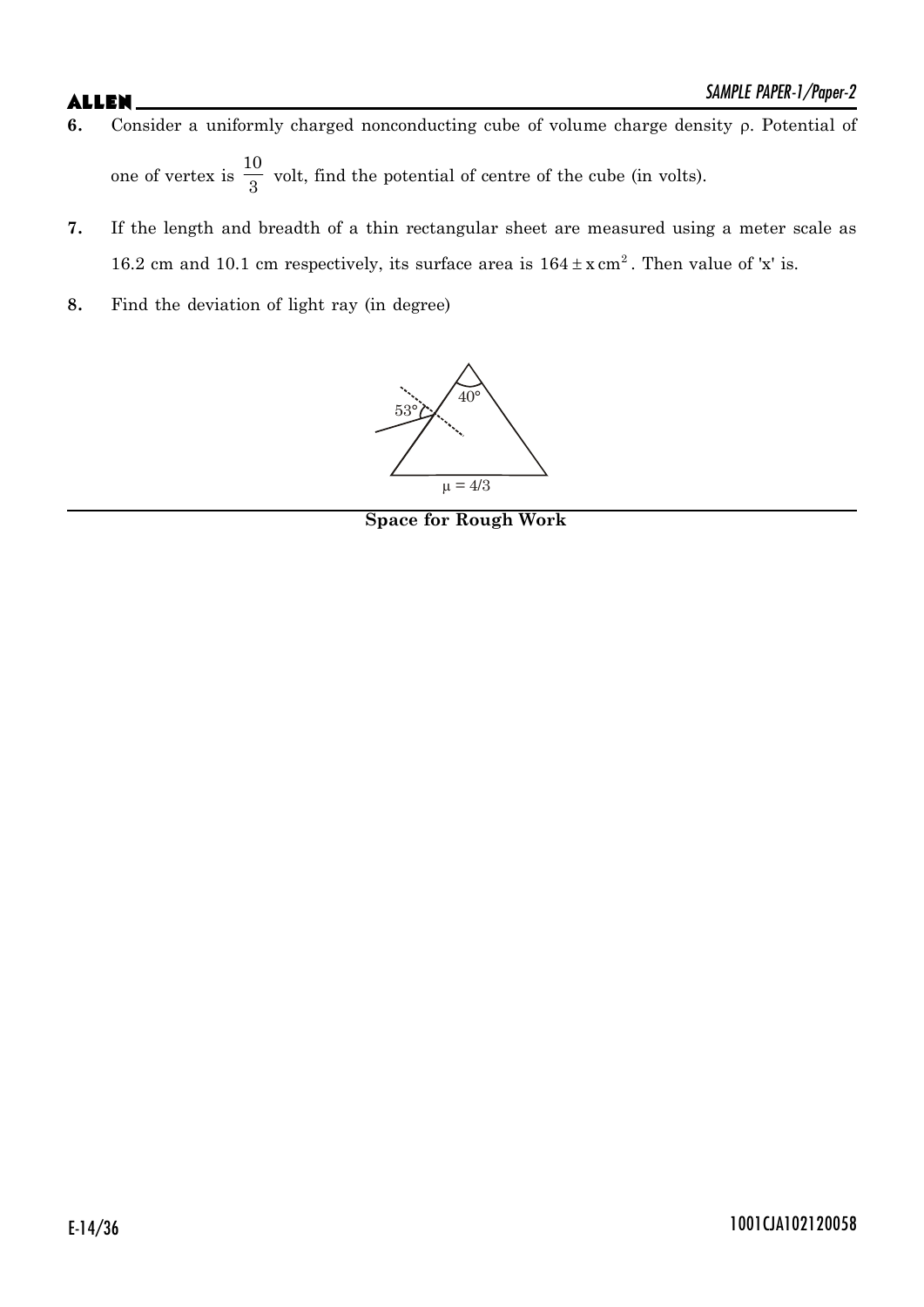### **PART-2 : CHEMISTRY**

#### **SECTION-I(i) : (Maximum Marks: 24)**

- This section contains **SIX** questions.
- Each question has **FOUR** options for correct answer(s). **ONE OR MORE THAN ONE** of these four option(s) is (are) correct option(s).
- For each question, choose the correct option(s) to answer the question.

|           |               | I of cach gaconion, choose the correct option to answer the gaconom.                                         |
|-----------|---------------|--------------------------------------------------------------------------------------------------------------|
| $\bullet$ |               | Answer to each question will be evaluated according to the following marking scheme:                         |
|           | Full Marks    | $: +4$ If only (all) the correct option(s) is (are) chosen.                                                  |
|           |               | <i>Partial Marks</i> : +3 If all the four options are correct but ONLY three options are chosen.             |
|           | Partial Marks | : +2 If three or more options are correct but ONLY two options are chosen,                                   |
|           |               | both of which are correct options.                                                                           |
|           |               | <i>Partial Marks</i> : +1 If two or more options are correct but ONLY one option is chosen                   |
|           |               | and it is a correct option.                                                                                  |
|           | Zero Marks    | : 0 If none of the options is chosen (i.e. the question is unanswered).                                      |
|           |               | <i>Negative Marks</i> : $-2$ In all other cases.                                                             |
| $\bullet$ |               | <b>For Example:</b> If first, third and fourth are the <b>ONLY</b> three correct options for a question with |

- rd and fourth are the **ONLY** three correct o second option being an incorrect option; selecting only all the three correct options will result in +4 marks. Selecting only two of the three correct options (e.g. the first and fourth options), without selecting any incorrect option (second option in this case), will result in  $+2$  marks. Selecting only one of the three correct options (either first or third or fourth option), without selecting any incorrect option (second option in this case), will result in +1 marks. Selecting any incorrect option(s) (second option in this case), with or without selection of any correct option(s) will result in  $-2$  marks.
- **1.** Which phenomenon occurs when an electric field is applied to a colloidal solution and electrophoresis is prevented by some suitable means ?

(A) Reverse osmosis takes place. (B) Electrosmosis takes place

- (C) Dispersion medium begins to move (D) Dispersion medium becomes stationary
- **2.** Which of the following can have same set of quantum numbers?
	- (A) Unpaired electron of Cl and electron entered in Cl
	- (B) Outermost electron of K and outermost electron of Cr .
	- (C) Paired electron in 2p-orbital of O and electron required to remove to form O<sup>+</sup> from O
	- (D) Outermost electron of Mg and outermost electron of Ca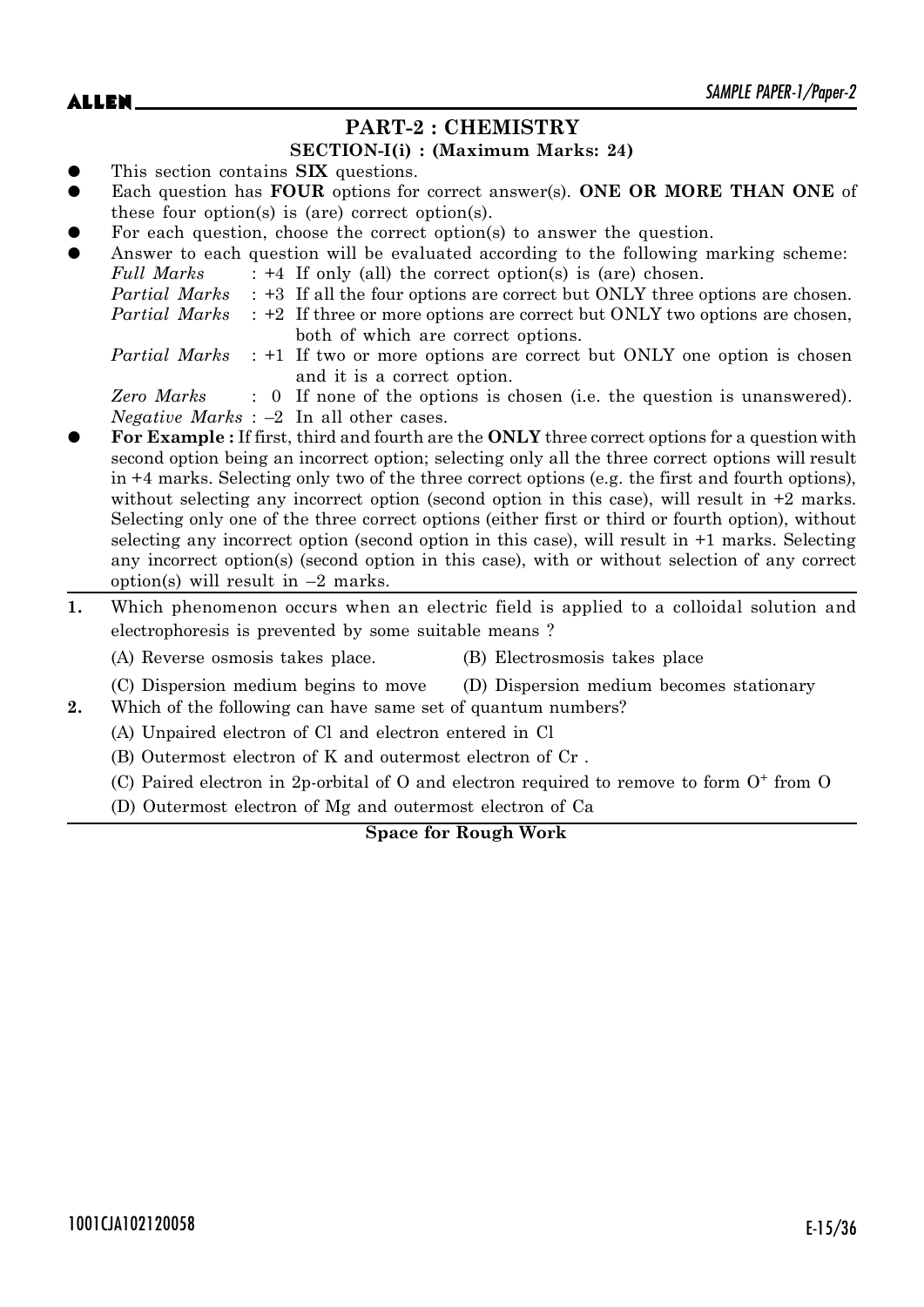



**4.** 80.0 gm salt of weak base and strong acid XY is dissolved in water and formed 2 litre of aqueous solution. The pH of the resultant solution was found to be 5 at 298 K. If XY forms CsCl type crystal having  $r_{X^+}$  (radius of X<sup>+</sup>) = 1.6 Å and  $r_{Y^-}$  (radius of Y<sup>-</sup>) = 1.864 Å then select correct statement(s). (Given : K<sub>b</sub> (XOH) =  $4 \times 10^{-5}$ ; N<sub>A</sub> =  $6 \times 10^{23}$ , log 2 = 0.30) (A) Molar mass of salt is 100 g/mol (B) % Degree of hydrolysis of salt is 0.25

(C) Edge length of XY is  $4\text{\AA}$  (D) Density of solid salt XY is 5 in gm/cc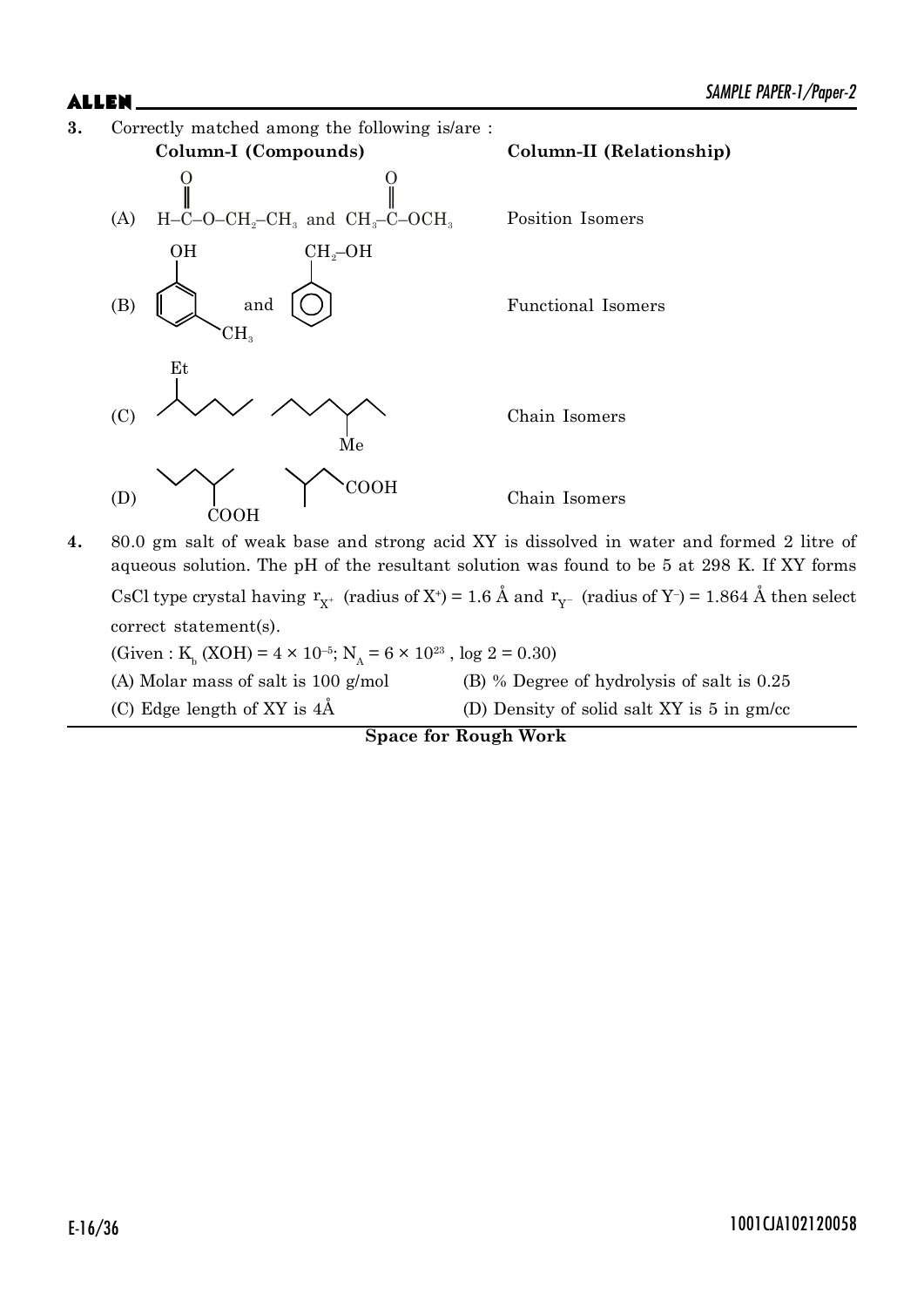- 
- **5.** Which of the following statements are correct.
	- (A) In modern periodic table each block contains a number of columns equal to the number of electrons that can occupy that sub-shell.
	- (B) The greatest increase in ionization enthalpy is experienced on removal of electron from core noble gas configuration.
	- (C) The size of the isoelectronic species is affected by electron-electron interaction in the outer orbitals.
	- (D) Anything that influences the valence electrons will affect the chemistry of the element and the valence shell is not affected by nuclear mass.
- **6.** Correct option among the following is/are :
	- (A) Glycerol + Oxalic acid  $\xrightarrow{\text{(i) 100-110}^{\circ}}$  Formic acid
	- (B) Glycerol + Oxalic acid  $\rightharpoonup^{210^{\circ}}$  Allyl Alcohol
	- (C) Glycol + Oxalic acid  $\frac{213^{\circ}\text{C}}{213^{\circ}\text{C}}$  Ethene
	- (D) Glycerol + Formic acid  $\frac{260^{\circ}\text{C}}{260^{\circ}\text{C}}$  Allyl alcohol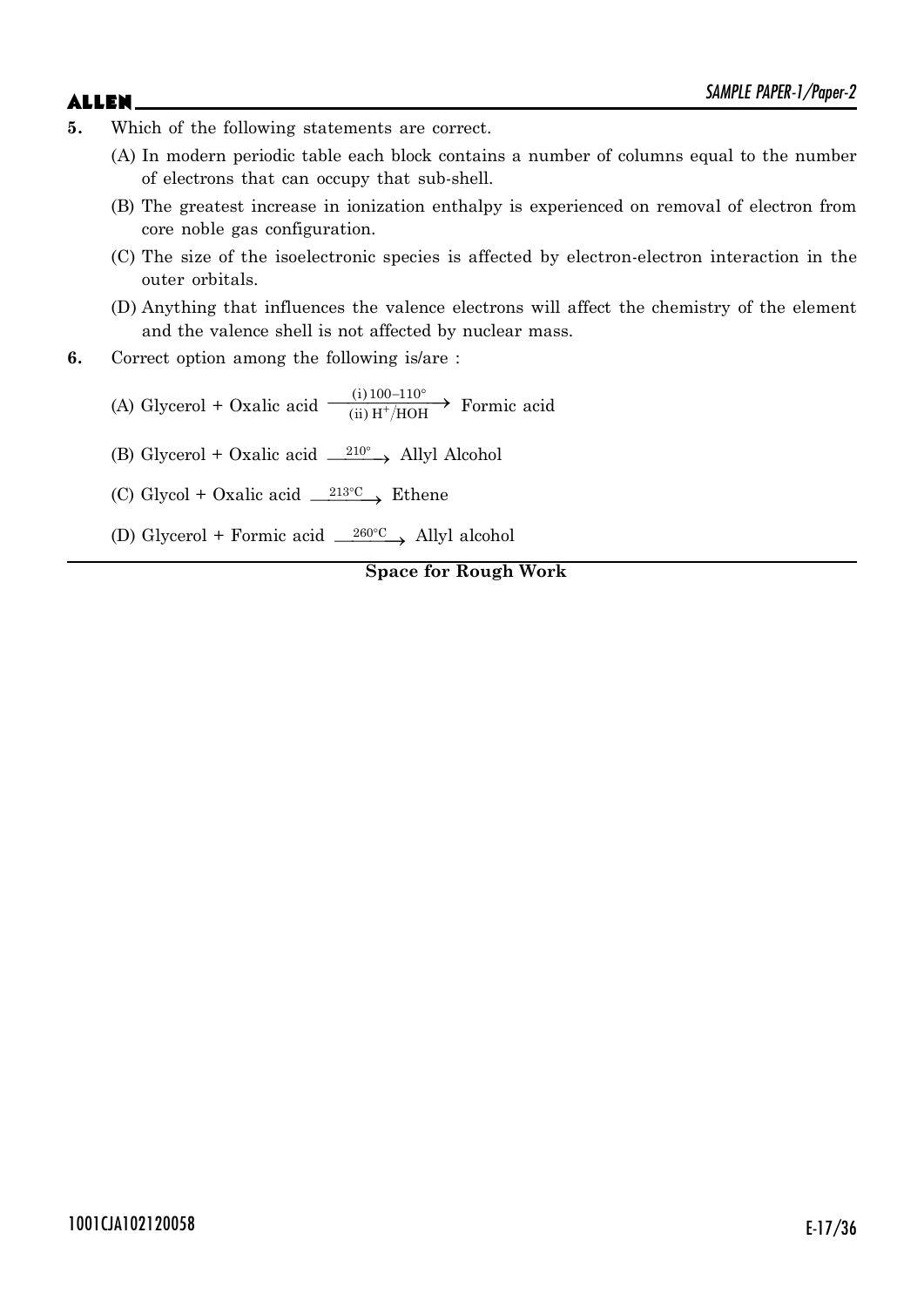(Q)

(S)

Cl

 $NO<sub>e</sub>$ 

 $OCH<sub>3</sub>$ 

#### **SECTION–I(ii) : (Maximum Marks : 12)**

- This section contains **FOUR** questions.
- Each question has matching lists. The codes for the lists have choices (A), (B), (C) and (D) out of which **ONLY ONE is correct**
- For each question, marks will be awarded in <u>one of the following categories</u> :

*Full Marks* : +3 If only the bubble corresponding to the correct option is darkened. *Zero Marks* : 0 If none of the bubbles is darkened. *Negative Marks* : –1 In all other cases

**7. Answer the following by appropriately matching the lists based on the information given in the list.**

**List-I List-II** (P)  $C<sub>1</sub>$ NaOH 623k, 300atm, H

o (1) Reaction involve Meisen Heimer Complex or

anionic sigma complex

 $\overline{q}$  aq. KOH (2) Gives best rate of Ar SNAE amongst all

(R) Cl  $NO<sub>2</sub>$ NO.

Cl

Correctly match among the following is :

 $NO<sub>2</sub>$ 

(3) Benzyne intermediate is involved

(4) Raschig's Process

(5) –F instead of –Cl gives better rate of Ar SNAE

(A)  $P \to 4$ ;  $Q \to 2.5$ ;  $R \to 1.3.5$ ;  $S \to 1$  (B)  $P \to 3$ ;  $Q \to 1.5$ ;  $R \to 1.2.5$ ;  $S \to 3$ (C)  $P \to 1$ ;  $Q \to 1,4$ ;  $R \to 1,5$ ;  $S \to 4$  (D)  $P \to 2,3$ ;  $Q \to 1$ ;  $R \to 2,4,5$ ;  $S \to 1,3$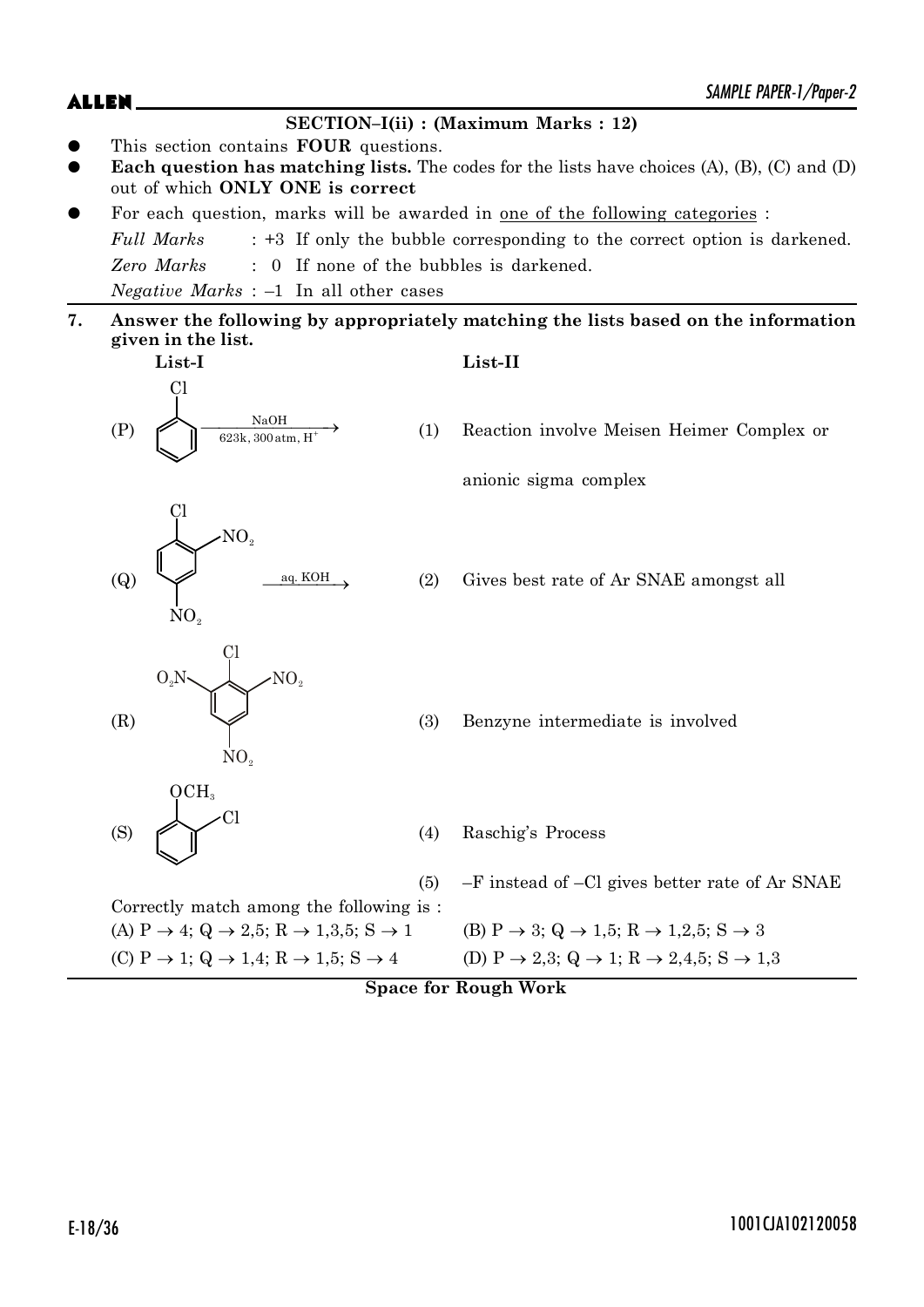### SAMPLE PAPER-1/Paper-2

# **ALLEN**<br>8. Answer

| 8.<br>Answer the following by appropriately matching the lists based on the information<br>given in the list. |                                                                                            |                                                                                              |                                                                    |                                                             |  |  |
|---------------------------------------------------------------------------------------------------------------|--------------------------------------------------------------------------------------------|----------------------------------------------------------------------------------------------|--------------------------------------------------------------------|-------------------------------------------------------------|--|--|
|                                                                                                               |                                                                                            | List-I                                                                                       |                                                                    | $List-II$                                                   |  |  |
|                                                                                                               | (P)                                                                                        | $N_2^* \& NO$                                                                                |                                                                    | (1) Same bond order as that of $B_{\circ}$                  |  |  |
|                                                                                                               | (Q)                                                                                        | $NF^{-2}$ & Cl <sub>2</sub>                                                                  | (2)                                                                | Same magnetic property and bond order as that of $NO+$      |  |  |
|                                                                                                               | (R)                                                                                        | $CO & CN^-$                                                                                  |                                                                    | (3) Same number of unpaired electron as that of $S_{\circ}$ |  |  |
| $C_{\circ}$ & $CN^+$<br>(S)                                                                                   |                                                                                            |                                                                                              | (4) Same bond order but not same magnetic property as that of $Oo$ |                                                             |  |  |
|                                                                                                               |                                                                                            |                                                                                              | (5)                                                                | The bond order is less than that observed in $CO+$          |  |  |
|                                                                                                               |                                                                                            |                                                                                              |                                                                    | (6) Similar magnetic property as that of $O_3$              |  |  |
|                                                                                                               | Correctly match among the following is:                                                    |                                                                                              |                                                                    |                                                             |  |  |
|                                                                                                               |                                                                                            | $(A)P \rightarrow 3,4,5$ ; Q $\rightarrow 1,4,6$ ; R $\rightarrow 5$ ; S $\rightarrow 4,5,6$ |                                                                    |                                                             |  |  |
|                                                                                                               | $(B)P \rightarrow 3.5.6$ ; Q $\rightarrow 1.4.5$ ; R $\rightarrow 2$ ; S $\rightarrow 5.6$ |                                                                                              |                                                                    |                                                             |  |  |
|                                                                                                               |                                                                                            | $(C)P \rightarrow 3.5$ ; Q $\rightarrow 1.5.6$ ; R $\rightarrow 2.5$ ; S $\rightarrow 4.5.6$ |                                                                    |                                                             |  |  |
|                                                                                                               |                                                                                            | $(D)P \rightarrow 3,4,5$ ; Q $\rightarrow 1,5$ ; R $\rightarrow 2,4,5$ ; S $\rightarrow 4,6$ |                                                                    |                                                             |  |  |
|                                                                                                               |                                                                                            |                                                                                              |                                                                    | <b>Space for Rough Work</b>                                 |  |  |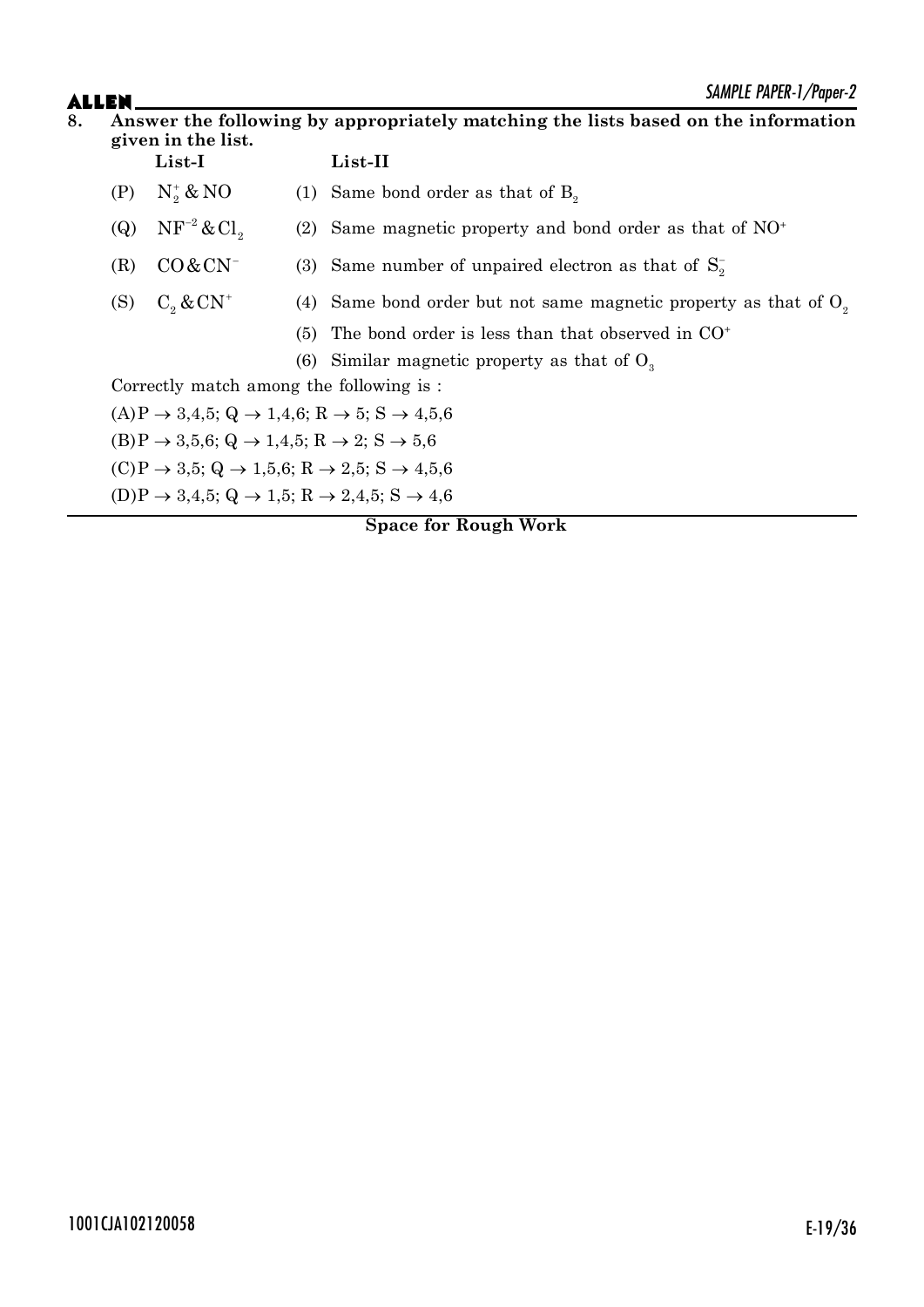### $ALLEN$   $\sum_{M|N|U}$   $PAPEN-1/Yapp1-2$ **9. Answer the following by appropriately matching the lists based on the information given in the list. List-I List-II**

- $(P)$  NH<sub>2</sub>COONH<sub>4</sub>(s)  $\rightleftharpoons$  $2NH_3(g) + CO_2$
- (Q)  $\text{CaCO}_3(\text{s}) \rightleftharpoons \text{CaO}(\text{s}) + \text{CO}_2$

(R) 
$$
N_2(g) + O_2(g) \rightleftharpoons 2NO(g); \Delta H > 0
$$

$$
(S) 2SO2(g) + O2(g) \rightleftharpoons 2SO3(g); \Delta H < 0
$$

- $(1)$  High pressure and low temperature will favour formation of products.
- $(2)$  Increases in the amount of any of the product will definitely favour backward reaction.
- $(3)$  Increase in temperature and doubling the volume of reaction vessel will cause the equilibrium to shift in similar direction.
- (4) A decreases in temperature will cause decrease in the value of equilibrium constant.
- (5) Increase in concentration of reactant the equilibrium is achieved will make the equilibrium shift towards product side

Correctly match among the following is :

(A)  $P \to 3$ ;  $Q \to 3,5$ ;  $R \to 1,2,5$ ;  $S \to 3,4$  (B)  $P \to 2$ ;  $Q \to 3,4$ ;  $R \to 2,4,5$ ;  $S \to 1,2,3,5$ (C)  $P \rightarrow 2$ ;  $Q \rightarrow 4,5$ ;  $R \rightarrow 1,2,4$ ; S  $\rightarrow 1,3,5$  (D)  $P \rightarrow 2$ ;  $Q \rightarrow 3,4,5$ ;  $R \rightarrow 1,4,5$ ; S  $\rightarrow 2,5$ 

**Space for Rough Work**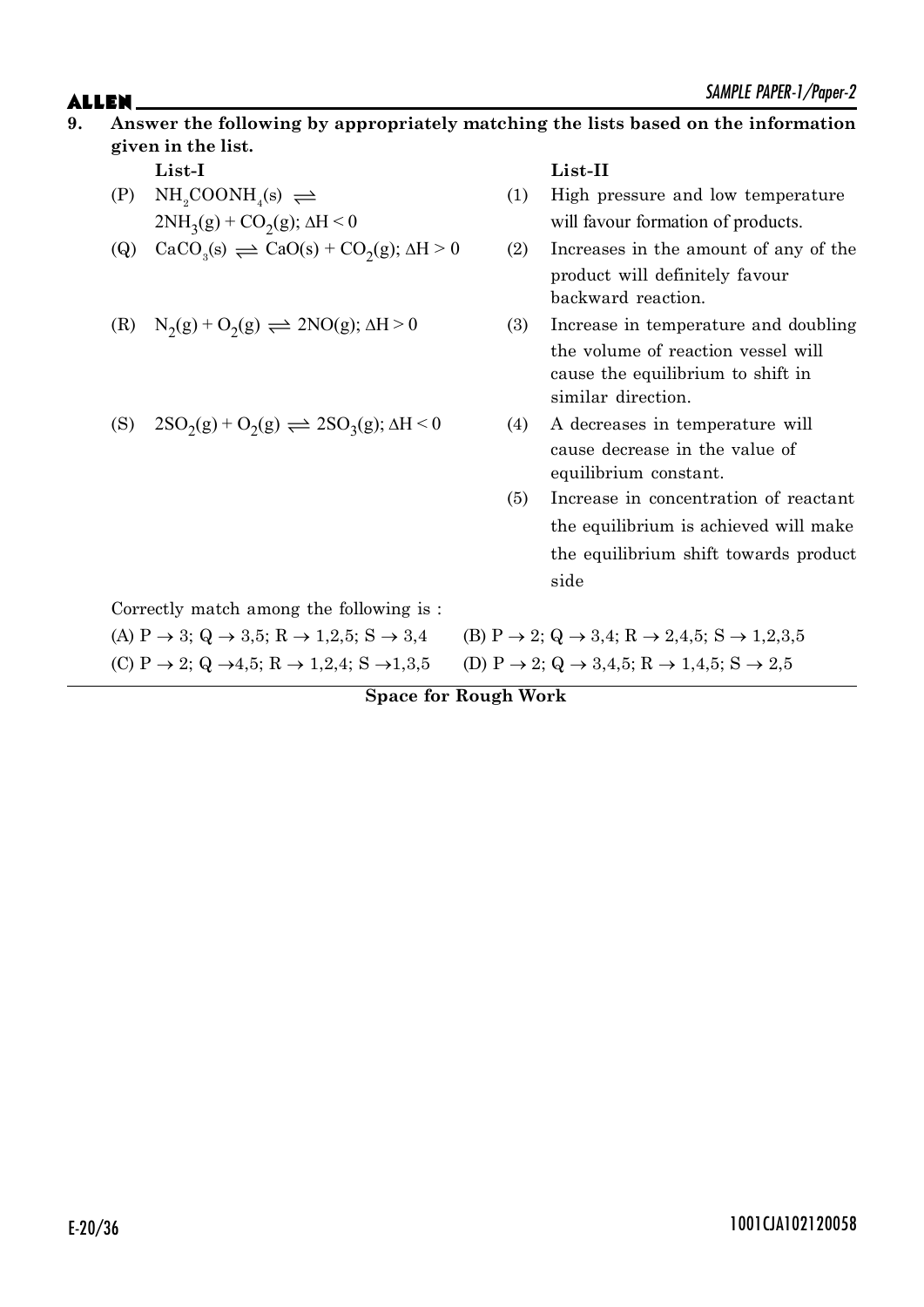### $ALLEN$   $\sum_{M|N|T}$   $\sum_{N}$   $\sum_{N}$   $\sum_{N}$   $\sum_{N}$   $\sum_{N}$   $\sum_{N}$   $\sum_{N}$   $\sum_{N}$   $\sum_{N}$   $\sum_{N}$   $\sum_{N}$   $\sum_{N}$   $\sum_{N}$   $\sum_{N}$   $\sum_{N}$   $\sum_{N}$   $\sum_{N}$   $\sum_{N}$   $\sum_{N}$   $\sum_{N}$   $\sum_{N}$   $\sum_{N}$   $\sum_{N}$   $\sum_{N}$   $\sum_{N}$   $\sum_{$ **10. Answer the following by appropriately matching the lists based on the information given in the list.**

- (P)  $Zn | Zn^{2+}(C) | | Zn^{2+} (2C) | Zn$  (1) Spontaneous cell reaction
- $(Q)$ (P) | HCl(1N) | | $H_2SO_4(1N)$  |  $H_2$
- (R)  $Cu|Cu^{2+}(0.01M)||Ag^{+}(0.1M)|Ag$
- (S) Ag|AgCl|(KCl, 0.1M)| $|Ag^*(0.01M)|Ag$  (4)

### **List-I List-II**

- 
- (P) (2) Working galvanic cell representation
- $(3)$  Concentration of cation in cathodic compartment increases upto equilibrium Concentration cell
- (5) Concentration of Cl– in anodic compartment decreases

Correctly match among the following is :

(A)  $P \rightarrow 1,3$ ;  $Q \rightarrow 3,4$ ;  $R \rightarrow 1,2$ ;  $S \rightarrow 1,2,3,4$  (B)  $P \rightarrow 1,2,4$ ;  $Q \rightarrow 3,5$ ;  $R \rightarrow 1,3$ ;  $S \rightarrow 1,2,4$ (C)  $P \rightarrow 1,2,4$ ;  $Q \rightarrow 4$ ;  $R \rightarrow 1,2$ ;  $S \rightarrow 1,2,5$  (D)  $P \rightarrow 1,2,3$ ;  $Q \rightarrow 3,4$ ;  $R \rightarrow 1,2,5$ ;  $S \rightarrow 1,2,3,5$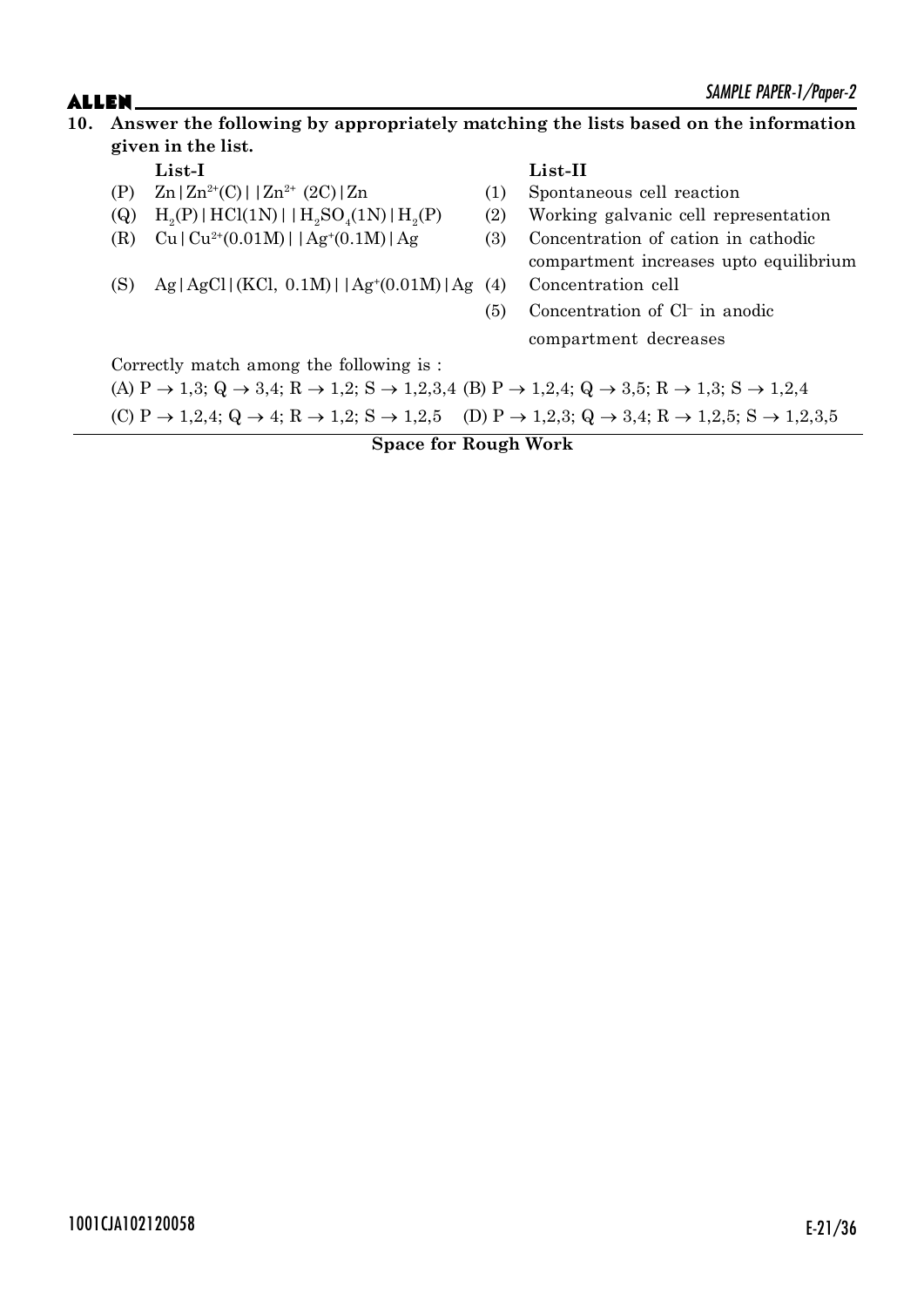### **SECTION-II : (Maximum Marks: 24)**

- z This section contains **EIGHT** questions.
- The answer to each question is a **NUMERICAL VALUE**.
- For each question, enter the correct numerical value (in decimal notation, truncated/roundedoff to the **second decimal place**; e.g. 6.25, 7.00, –0.33, –.30, 30.27, –127.30, if answer is 11.36777..... then both 11.36 and 11.37 will be correct) by darken the corresponding bubbles in the ORS.

For Example : If answer is  $-77.25$ , 5.2 then fill the bubbles as follows.



Answer to each question will be evaluated according to the following marking scheme: *Full Marks* : +3 If ONLY the correct numerical value is entered as answer. *Zero Marks* : 0 In all other cases.



- **1.** Find out Isoelectric value for Tyrosine.
- **2.** Among the following complexes, how many have spin only magnetic moment of 2.83 B.M.  $[Ni(CO)<sub>4</sub>]; [Ni(NH<sub>3</sub>)<sub>6</sub>]<sup>+2</sup>; [NiCl<sub>2</sub>(PPh<sub>3</sub>)<sub>2</sub>]; [NiCl<sub>4</sub>]<sup>-2</sup>; [NiF<sub>6</sub>]<sup>-2</sup>; [Ni(H<sub>2</sub>O)<sub>6</sub>]<sup>+2</sup>; [Ni(en)<sub>3</sub>]<sup>+2</sup>; [NiF<sub>6</sub>]<sup>-4</sup>;$  $[Ni(CN)<sub>4</sub>]^{-2}$ ;  $[PdCl<sub>4</sub>]^{-2}$ .
- **3.** The graph of compressibility factor (Z) vs P for one mode of a real gas is plotted at constant temperature 273 K. If the slope of graph at very high pressure dZ  $\left(\frac{dZ}{dp}\right)$  is  $\frac{1}{10}$  $\frac{1}{10}$  atm<sup>-1</sup>, the volume

of one molecule of real gas in cm<sup>3</sup> is  $x \times 10^{-22}$ . Find 'x'. [Take  $N_A = 6 \times 10^{23}$ ].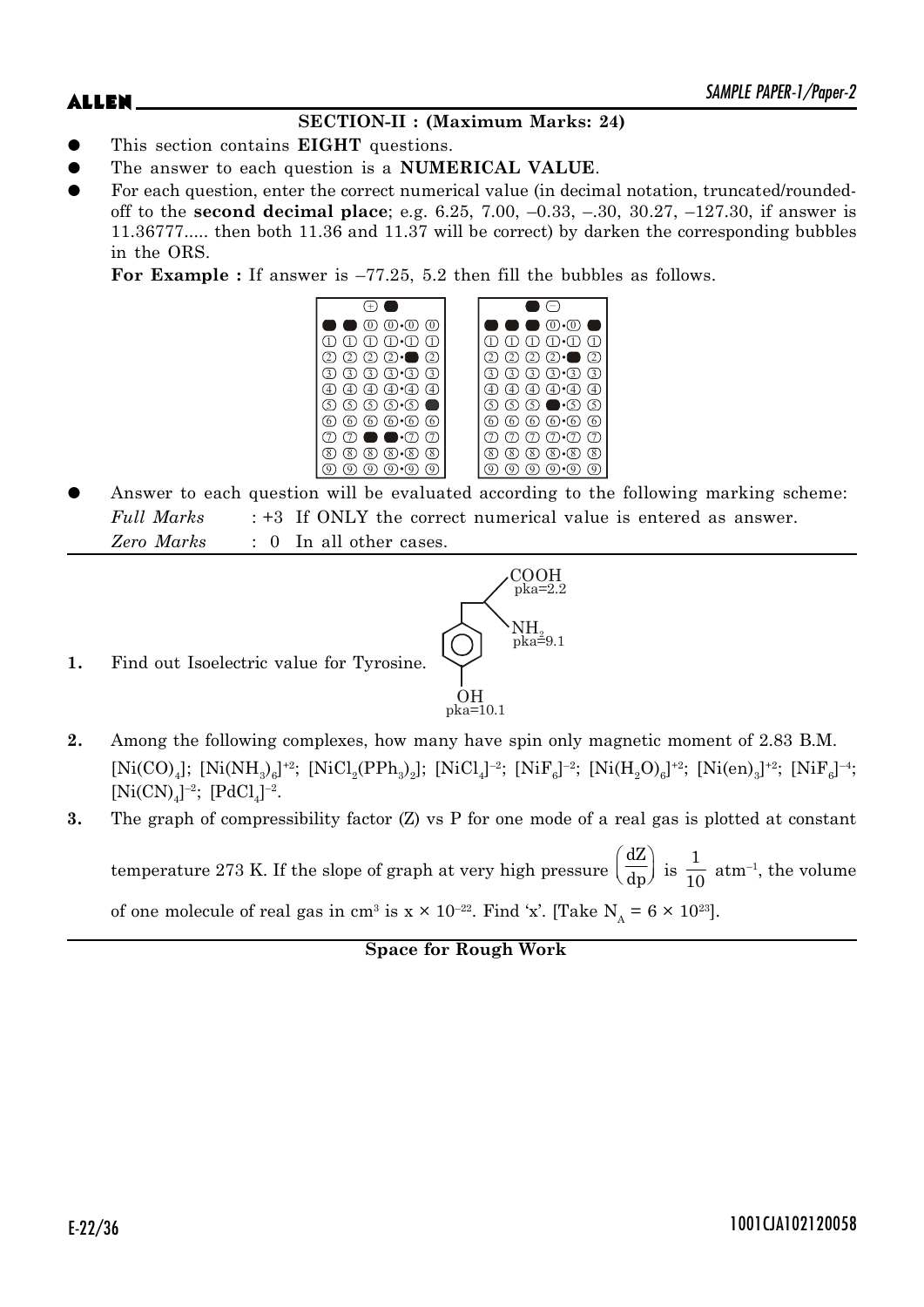# $ALLEN$   $\sum_{M|N|T}$   $\sum_{N}$   $\sum_{N}$   $\sum_{N}$   $\sum_{N}$   $\sum_{N}$   $\sum_{N}$   $\sum_{N}$   $\sum_{N}$   $\sum_{N}$   $\sum_{N}$   $\sum_{N}$   $\sum_{N}$   $\sum_{N}$   $\sum_{N}$   $\sum_{N}$   $\sum_{N}$   $\sum_{N}$   $\sum_{N}$   $\sum_{N}$   $\sum_{N}$   $\sum_{N}$   $\sum_{N}$   $\sum_{N}$   $\sum_{N}$   $\sum_{N}$   $\sum_{$

- 
- **4.** (a) Oxidation state of Zr in the compound formed by it in Van arkel process is k
	- (b) Bond order of gas used in Monds process is *l*
	- (c) Number of ions formed on dissolution of a complex formed after reduction in Macarthur forrest process of extracting silver is m.

Report your answer as  $(k \times l \times m)$ 

**5.** Number of compounds which can be oxidised by Tollen's regent.



**6.** Solution of  $HNO<sub>3</sub>$  in pure  $H<sub>2</sub>SO<sub>4</sub>$  can be used for nitration of benzene. One such solution was made by adding 63 gm  $HNO<sub>3</sub>$  in 9800 gm  $H<sub>2</sub>SO<sub>4</sub>$ . What should be the approx. molality of all particles in this solution if  $30\%$  HNO<sub>3</sub> is dissociated ?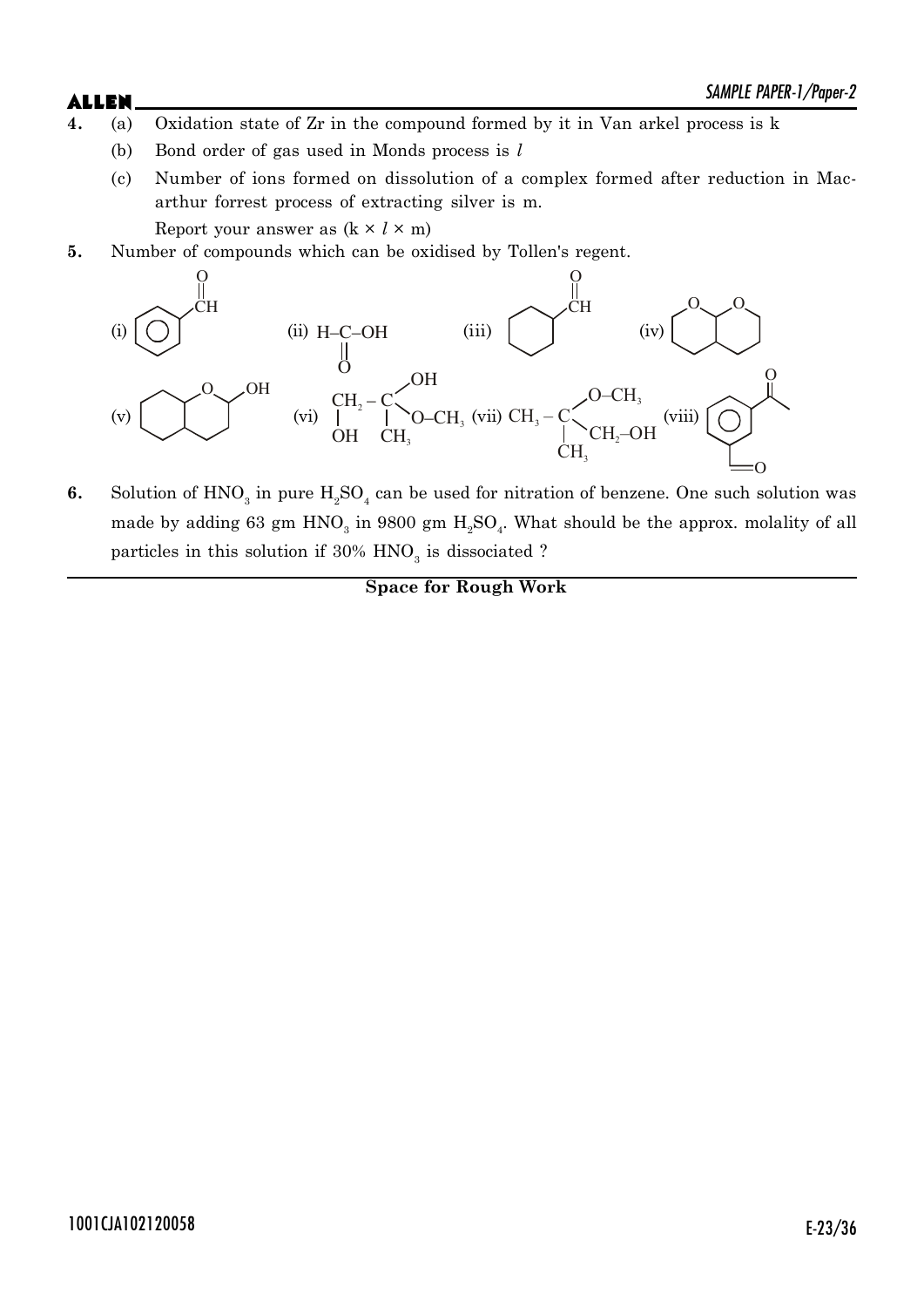- **7.** Amongst the following, the total number of compounds soluble in concentrated NH<sub>3</sub> solution is
	- (A)  $\text{Ag}_2\text{CrO}_4$  (B)  $\text{Cu(OH)}_2 \cdot \text{CuSO}_4$  (C)  $\text{PbSO}_3$ (D)  $\text{Al}(\text{OH})_{3}$ (E)  $Ni(OH)_{2}$ (F)  $\text{Zn}_3(\text{PO}_4)_2$  (G)  $\text{BaSO}_4$ (H)  $Bi(OH)_{2}NO_{3}$
	- (I)  $Mn(OH)_{2}$
- 8. How many compounds gives chloroform with Cl<sub>2</sub>, NaOH?

, , , O O , Ph–C–CH<sup>3</sup> O CH –C–OH <sup>3</sup> O , CCl –C–H <sup>3</sup> O , CH –CH –OH 3 2 CH –OH <sup>3</sup> O 2 CH – CH – <sup>3</sup> CH – CH <sup>2</sup> <sup>2</sup> <sup>2</sup> OH ,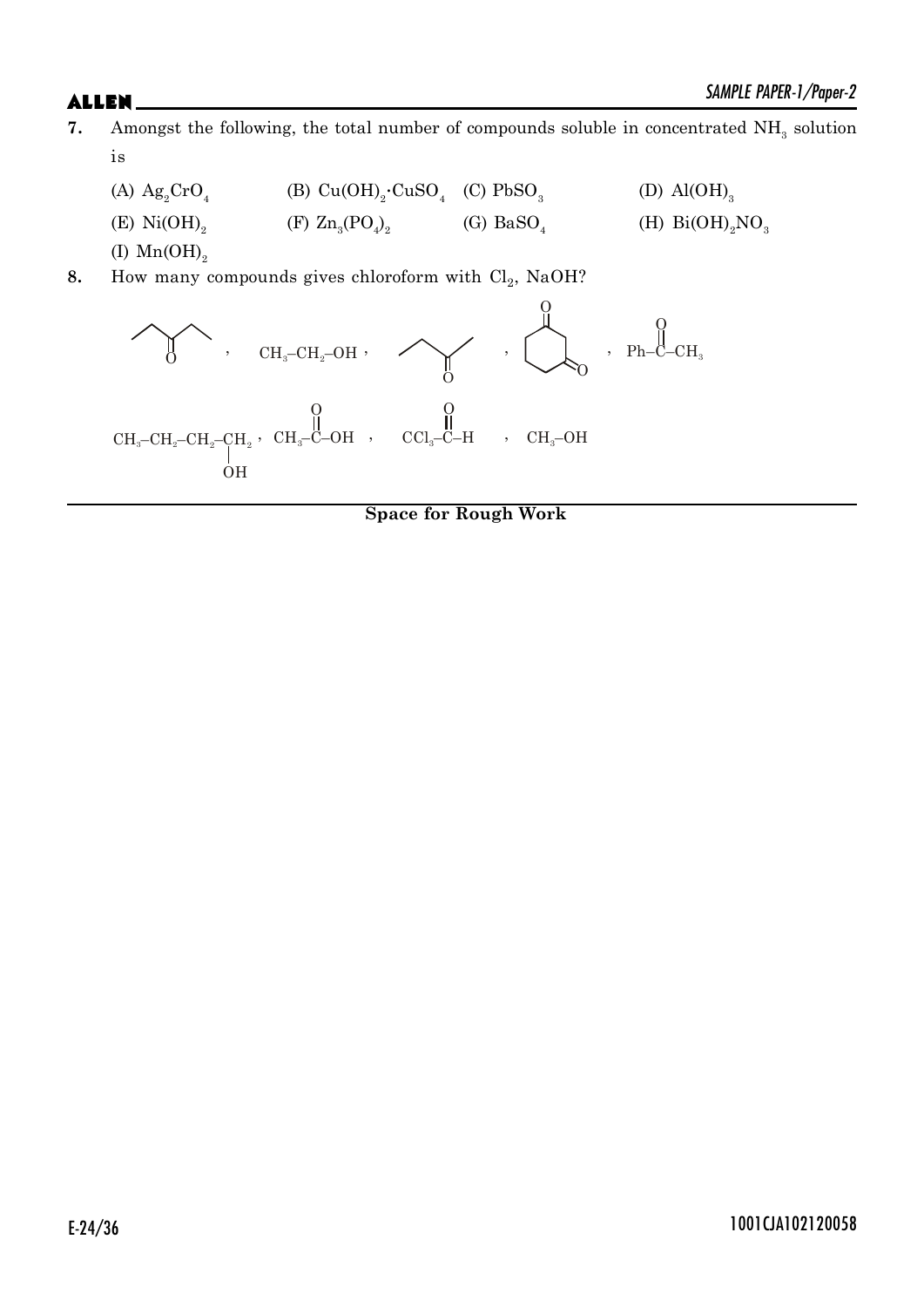### **PART-3 : MATHEMATICS**

#### **SECTION-I(i) : (Maximum Marks: 24)**

- This section contains **SIX** questions.
- Each question has **FOUR** options for correct answer(s). **ONE OR MORE THAN ONE** of these four option(s) is (are) correct option(s).
- For each question, choose the correct option(s) to answer the question.

| $\bullet$ |               | Answer to each question will be evaluated according to the following marking scheme:             |
|-----------|---------------|--------------------------------------------------------------------------------------------------|
|           | Full Marks    | $: +4$ If only (all) the correct option(s) is (are) chosen.                                      |
|           |               | <i>Partial Marks</i> : +3 If all the four options are correct but ONLY three options are chosen. |
|           | Partial Marks | : +2 If three or more options are correct but ONLY two options are chosen,                       |
|           |               | both of which are correct options.                                                               |
|           |               | <i>Partial Marks</i> : +1 If two or more options are correct but ONLY one option is chosen       |
|           |               | and it is a correct option.                                                                      |
|           | Zero Marks    | : 0 If none of the options is chosen (i.e. the question is unanswered).                          |
|           |               | <i>Negative Marks</i> : $-2$ In all other cases.                                                 |

- z **For Example :** If first, third and fourth are the **ONLY** three correct options for a question with second option being an incorrect option; selecting only all the three correct options will result in +4 marks. Selecting only two of the three correct options (e.g. the first and fourth options), without selecting any incorrect option (second option in this case), will result in  $+2$  marks. Selecting only one of the three correct options (either first or third or fourth option), without selecting any incorrect option (second option in this case), will result in +1 marks. Selecting any incorrect option(s) (second option in this case), with or without selection of any correct option(s) will result in  $-2$  marks.
- **1.** Let E-ABCD be a pyramid on square base ABCD where A is the origin and B and D are lying on positive x-axis and y-axis respectively. If E is  $(0, 2, 3)$  and  $\overrightarrow{DE} \cdot (\hat{i} + \hat{j}) = \vec{0}$ , then

(A) image of the point D in the plane ABE is  $\left(0, \frac{-10}{13}, \frac{24}{13}\right)$ 13 13

(B) image of the point D in the plane ABE is  $\left(0, \frac{-6}{13}, \frac{30}{13}\right)$ 13 13

(C) volume of the tetrahedron ABDE is 2 cubic units.

(D) perpendicular distance of the point D from the plane ABE is 9  $^{\prime}$ 13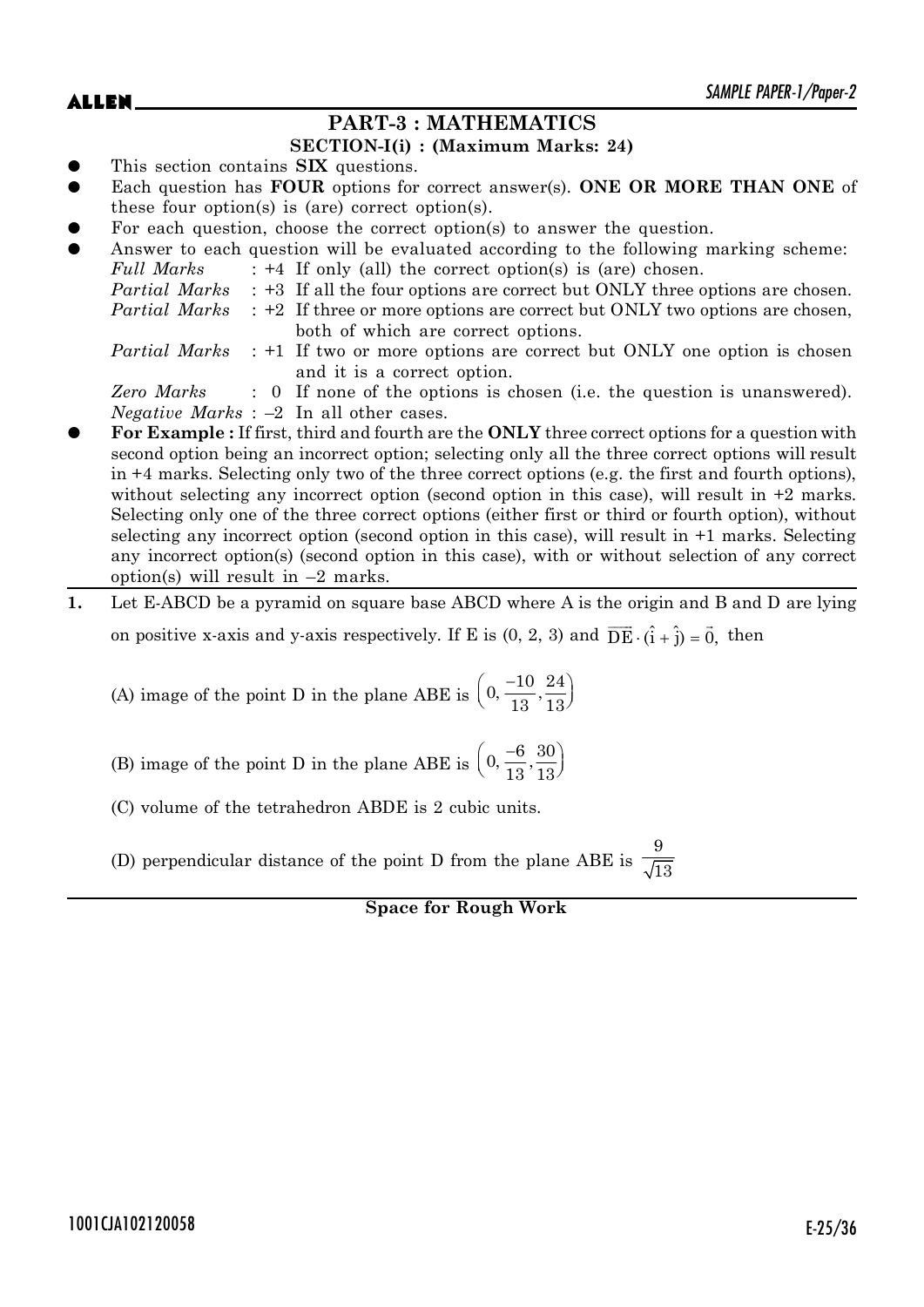- **2.** Let  $z_1, z_2, z_3 \in C$  and satisfying  $z_1 \overline{z_1} + (2 + 3i) \overline{z_1} + (2 3i)z_1 = 3 = z_2 \overline{z_2} + (2 + 3i) \overline{z_2} + (2 3i)z_2$  and  $z_3 = 4 + 6i$ . If  $\arg (z_3 - z_1) = \arg (z_3 - z_2)$  then (A)  $|z_3 - z_1|$   $|z_3 - z_2| = 101$ (B)  $|z_3 - z_1|$   $|z_3 - z_2| = 117$ (C) If  $|z_1 - z_2|$  is maximum then  $|z_1 z_2| = 3$ (D) If  $|z_1 - z_2|$  is maximum then  $|z_1| + |z_2| = 8$ 1
- **3.** Let A be a non singular square matrix of order 3 such that  $Tr(A^{-1}) = 3$  and  $det(A^{-1}) =$  $\frac{1}{5}$ . If  $(A^{-1}BA) = 2$ (adj A) then (A) det (B) = 5000 (B) det (B) = 200 (C) Tr. (B) = 30 (D) Tr. (B) = 15 [Note : Tr.(P) and adj P denote trace of square matrix P and adjoint matrix of square matrix P respectively.]
- **4.** Two tangents  $2x + y = 2$  and  $x 2y = 3$  to a parabola touching it at  $A(2, -2)$  and  $B(5, 1)$ respectively. If focus of parabola is  $S(\alpha, \beta)$  and latus rectum length is L then  $(\alpha, \beta \in R)$

(A) 
$$
\alpha - \beta = 3
$$
 (B)  $\alpha - \beta = 4$  (C)  $L = \frac{27\sqrt{3}}{25}$  (D)  $L = \frac{27\sqrt{2}}{25}$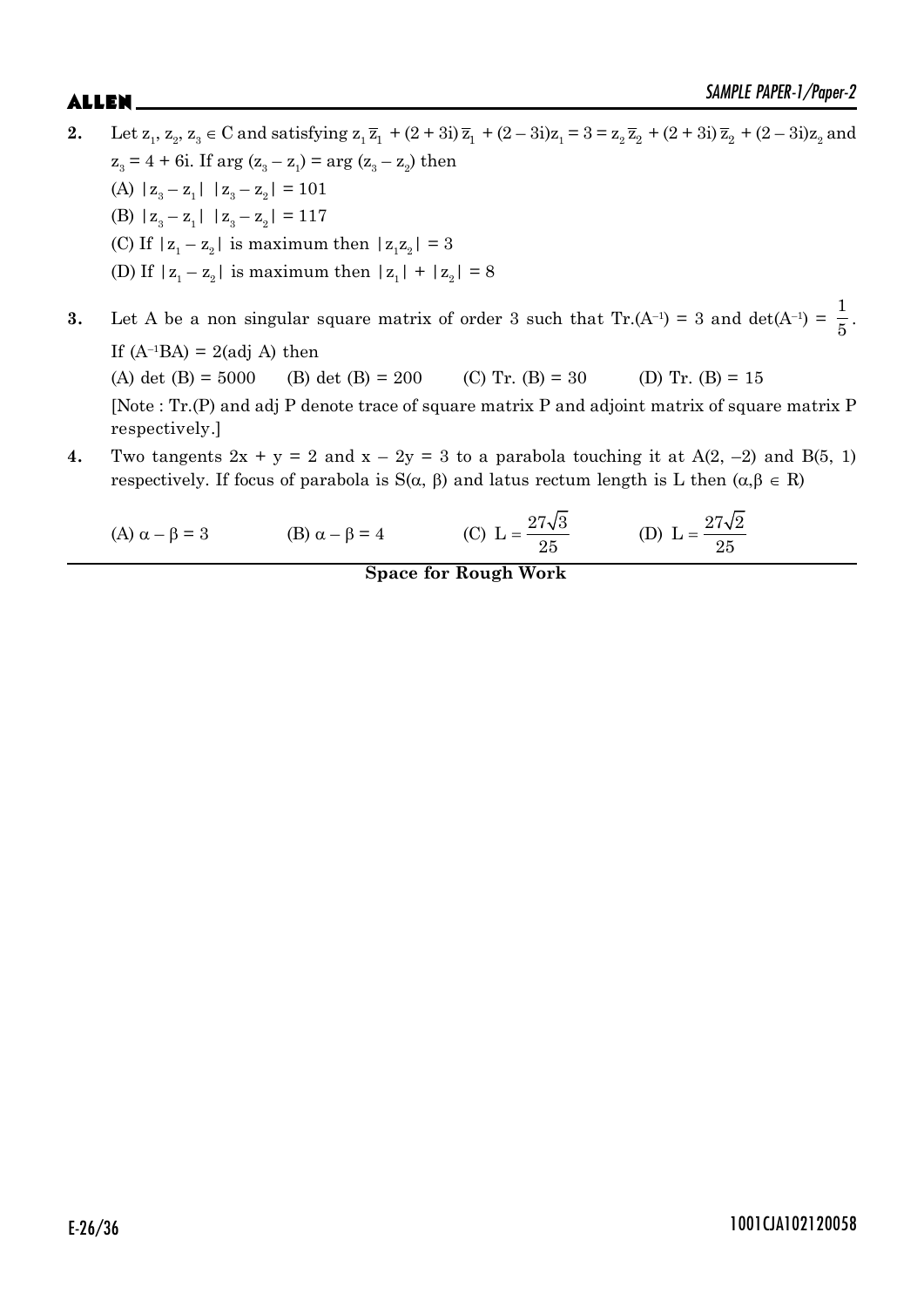5. If 
$$
I_1 = \frac{\pi}{4} \left( x - \frac{\pi}{4} \right)^{50} \cdot \sec^2 x \, dx
$$
  
\n5. If  $I_1 = \frac{0}{\pi/4} \left( x - \frac{\pi}{4} \right)^{49} \cdot \tan x \, dx$   
\n $I_2 = \frac{1}{100} \int_0^{\pi/4} \left( x - \frac{\pi}{4} \right)^{100} \cdot \sec^2 x \, dx - \int_0^{\pi/4} x^{99} \cdot \left( \frac{1 - \tan x}{1 + \tan x} \right) dx$  then  
\n(A)  $I_1 < I_2$  (B)  $I_1 > I_2$  (C)  $I_1 \cdot I_2 \ge 0$  (D)  $I_1 \cdot I_2 < 0$   
\n6. In a triangle ABC, which of the following is/are true ?  
\n(A)  $\frac{\cos A}{a} = \frac{\cos B}{b} = \frac{\cos C}{c}$  (B)  $\frac{\cos A}{a} + \frac{\cos B}{b} + \frac{\cos C}{c} = \frac{a^2 + b^2 + c^2}{2abc}$ 

(C) 
$$
\frac{1}{r_1} + \frac{1}{r_2} + \frac{1}{r_3} = \frac{1}{r}
$$
 (D)  $\frac{\sin 2A}{a^2} = \frac{\sin 2B}{b^2} = \frac{\sin 2C}{c^2}$ 

(where symbols have their usual meaning in a triangle)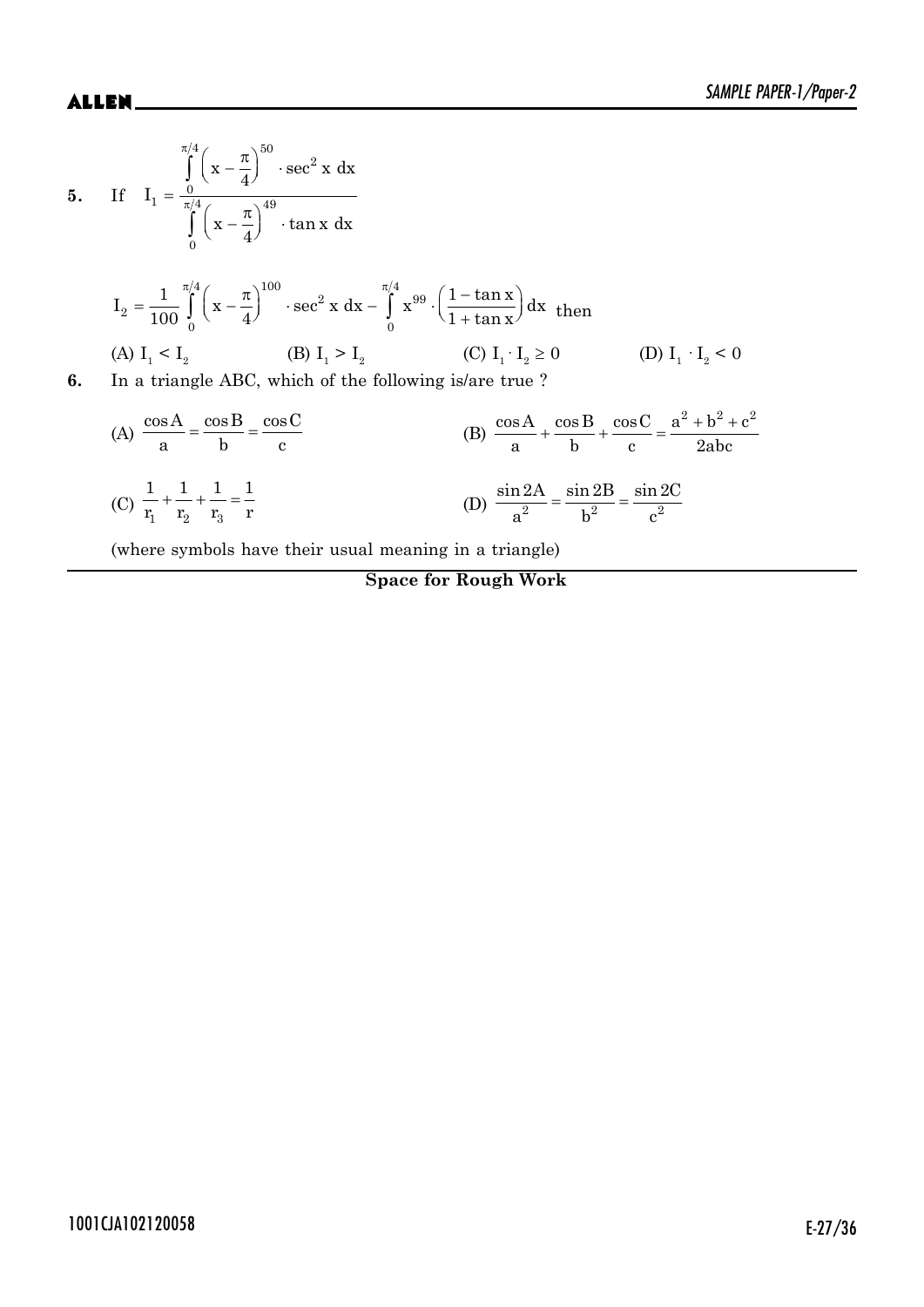# $ALLEN$   $\sum_{M|N|U}$   $PAPEN-1/Yapp1-2$

#### **SECTION–I(ii) : (Maximum Marks : 12)**

- z This section contains **FOUR** questions.
- Each question has matching lists. The codes for the lists have choices (A), (B), (C) and (D) out of which **ONLY ONE is correct**
- For each question, marks will be awarded in <u>one of the following categories</u> :

*Full Marks* : +3 If only the bubble corresponding to the correct option is darkened. *Zero Marks* : 0 If none of the bubbles is darkened. *Negative Marks* : –1 In all other cases

**7. Answer the following by appropriately matching the lists based on the information given in the list.**

Let 
$$
g(x) = \begin{cases} \frac{\pi}{2} - 2 \tan^{-1}(f(x)), & f(x) \in (-1, 1) \\ -\frac{\pi}{2} - 2 \tan^{-1}(f(x)), & f(x) \in (-\infty, -1) \\ \frac{3\pi}{2} - 2 \tan^{-1}(f(x)), & f(x) \in (1, \infty) \end{cases}
$$
 where  $f(x) = \begin{cases} x + 1, & x \le 0 \\ 1 - x^2, & 0 < x < 2 \\ x - 5, & x \ge 2 \end{cases}$ .

**List-I List-II**

(P) Values of 'x' for which derivative of  $g(x)$  w.r.t.  $f(x)$  is (1) –6 1  $-\frac{1}{13}$  is / are (Q) Values of 'x' for which f(x) has local maximum or local (2) 1 minimum (R) Values of 'k' for which  $f(x) + k = 0$  has 2 positive and (3) 2 one negative root is/are (S) Values of 'x' for which  $g'(x) < 0$  is / are (4) 10 Correctly match among the following is : (A)  $P \rightarrow 1,4$ ; Q  $\rightarrow 3$ ; R  $\rightarrow 2,3$ ; S  $\rightarrow 1,4$ (B)  $P \rightarrow 1,3$ ; Q  $\rightarrow 4$ ; R  $\rightarrow 2,3$ ; S  $\rightarrow 1,4$ (C)  $P \rightarrow 1,3$ ; Q  $\rightarrow 3$ ; R  $\rightarrow 2,4$ ; S  $\rightarrow 1,3$ (D)  $P \rightarrow 1,4$ ; Q  $\rightarrow 4$ ; R  $\rightarrow 2,1$ ; S  $\rightarrow 1,3$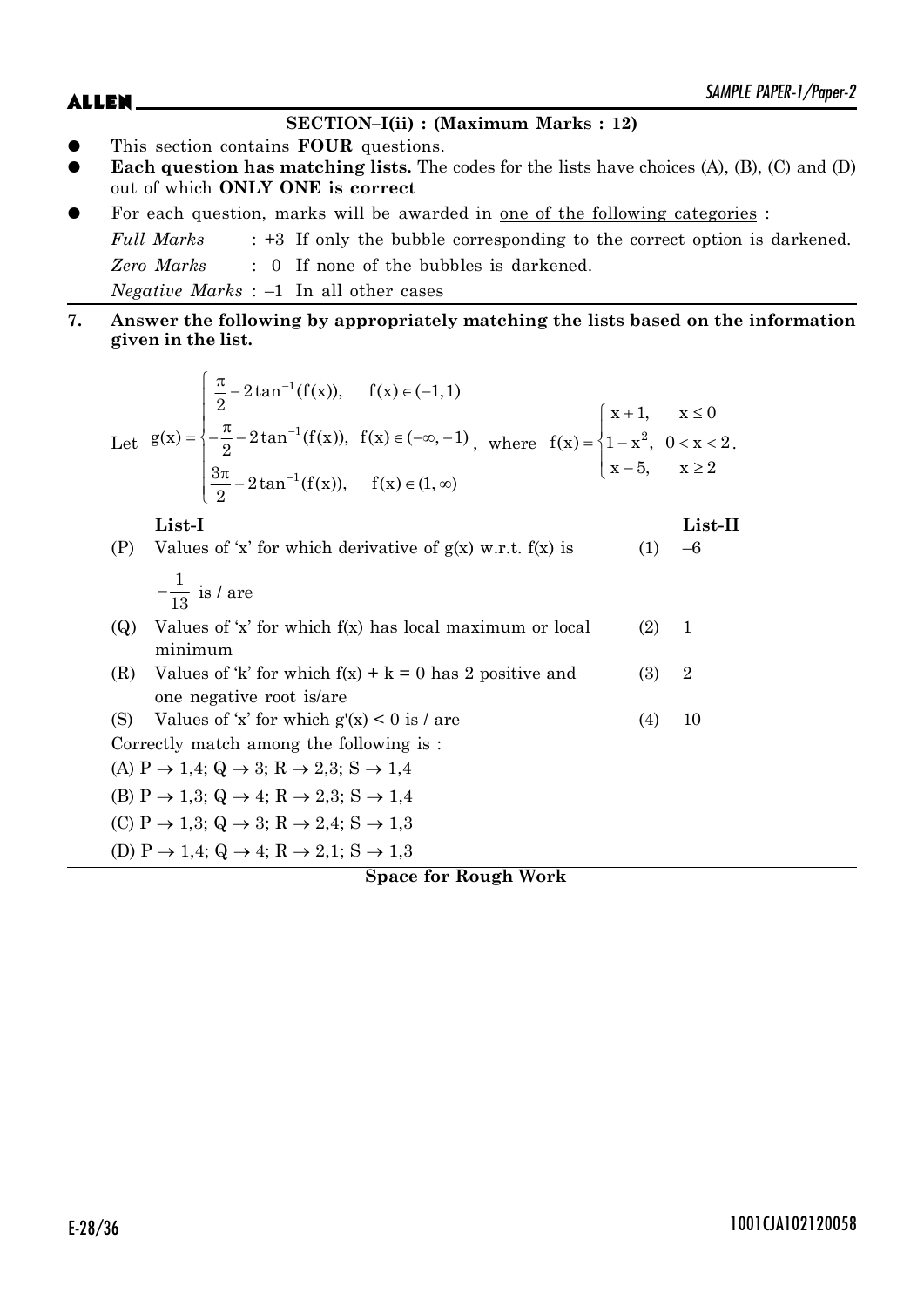|     |                                                                                                                                                                        |     | <i>SAINITLE PAPER-1/PODEF-2</i> |
|-----|------------------------------------------------------------------------------------------------------------------------------------------------------------------------|-----|---------------------------------|
|     | Answer the following by appropriately matching the lists based on the information                                                                                      |     |                                 |
|     | given in the list.                                                                                                                                                     |     |                                 |
|     | List-I                                                                                                                                                                 |     | List-II                         |
| (P) | The curve $y = f(x)$ satisfies $\frac{d^2y}{dx^2} = 6x - 4$ and $f(x)$ has a local                                                                                     | (1) | $\mathbf{1}$                    |
|     | minimum value 5 when $x = 1$ . Then $f(0)$ is equal to                                                                                                                 |     |                                 |
| (Q) | The tangent to $y = ax^2 + bx + \frac{7}{2}$ at (1, 2) is parallel to the                                                                                              | (2) | $\sqrt{2}$                      |
|     | normal at $(-2, 2)$ on the curve $y = x^2 + 6x + 8$ . Then the                                                                                                         |     |                                 |
|     | value of $\frac{a}{2}$ – b is                                                                                                                                          |     |                                 |
| (R) | Let A be the point where the curve $5\alpha^2x^3 + 10\alpha x^2 + x + 2y - 4 = 0$                                                                                      | (3) | 3                               |
|     | $(\alpha \in R, \alpha \neq 0)$ meets the y-axis, then the equation of tangent to                                                                                      |     |                                 |
|     | the curve at the point where the normal at A meets the curve                                                                                                           |     |                                 |
|     | again is $y = ax + b$ , then the value of $a + b$ is                                                                                                                   |     |                                 |
| (S) | If $f(x) = \frac{px}{x^x} - \frac{x^2}{2} + x$ is a decreasing function for every $x \le 0$ .                                                                          | (4) | 4                               |
|     | Then the least value of $p^2$ is                                                                                                                                       |     |                                 |
|     |                                                                                                                                                                        | (5) | 5                               |
|     | Correctly match among the following is:                                                                                                                                |     |                                 |
|     | (B) $P \rightarrow 5$ , $Q \rightarrow 2$ , $R \rightarrow 4$ , $S \rightarrow 1$<br>(A) $P \rightarrow 5$ , $Q \rightarrow 3$ , $R \rightarrow 4$ , $S \rightarrow 2$ |     |                                 |
|     | (D) P $\rightarrow$ 4, Q $\rightarrow$ 3, R $\rightarrow$ 2, S $\rightarrow$ 2<br>(C) $P \rightarrow 5$ , $Q \rightarrow 3$ , $R \rightarrow 4$ , $S \rightarrow 1$    |     |                                 |

**Space for Rough Work**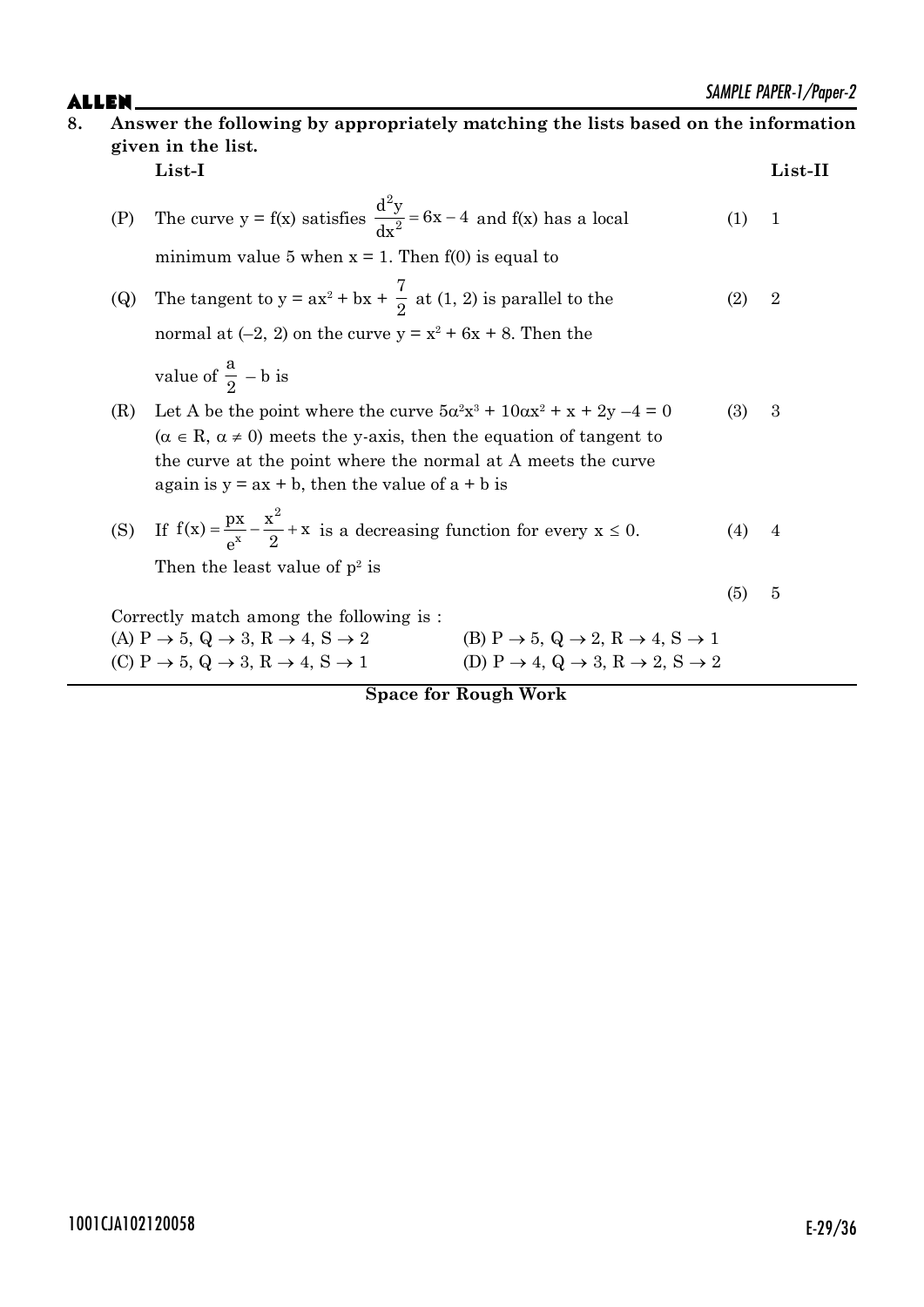|                                                                                                                                                                                    |     | SAMITLE PAPER-1/Paper-2 |
|------------------------------------------------------------------------------------------------------------------------------------------------------------------------------------|-----|-------------------------|
| Answer the following by appropriately matching the lists based on the information<br>given in the list.                                                                            |     |                         |
| List-I                                                                                                                                                                             |     | List-II                 |
| If $f(x) = sgn (sin^2 x - sin x - 1)$ has exactly 4 points of<br>(P)                                                                                                               | (1) | $\boldsymbol{0}$        |
| discontinuity for $x \in (0, n\pi)$ $n \in N$ then n can be                                                                                                                        |     |                         |
| Let $f(x) = x^2 - x + k - 2$ and $g(x) = x^2 - x + 1$ . If the complete<br>(Q)                                                                                                     | (2) | $\overline{4}$          |
| set of values of k for which $y = \left  \frac{f(x)}{g(x)} \right $ (where [.] denotes                                                                                             |     |                         |
| greatest integer function) is continuous $\forall x \in R$ is [a, b)                                                                                                               |     |                         |
| then $\left(b-\frac{5a}{4}\right)$ equals                                                                                                                                          |     |                         |
| (R) Let $f(x) = \begin{cases} \cos^{-1} x, & \frac{1}{2} \le  x  \le 1 \\ \frac{2 x }{2} + \frac{\pi}{2} - \frac{1}{2}, &  x  < \frac{1}{2} \end{cases}$ . Then the number of real | (3) | 5                       |
| points in the domain of $f(x)$ where it is non-differentiable is                                                                                                                   |     |                         |
| Number of points where $f(x) = \begin{cases} \max( x^2 - x - 2 , x^2 - 3x), & x \ge 0 \\ \max( n(-x) , e^x) & x < 0 \end{cases}$<br>(S)                                            | (4) | 3                       |
| is non-differentiable is                                                                                                                                                           |     |                         |
|                                                                                                                                                                                    | (5) | $\sqrt{2}$              |
| Correctly match among the following is:                                                                                                                                            |     |                         |
| (A) $P \rightarrow 2,3$ ; Q $\rightarrow 1$ ; R $\rightarrow 3$ ; S $\rightarrow 4$<br>$(B) P \rightarrow 2,3; Q \rightarrow 1; R \rightarrow 2; S \rightarrow 4$                  |     |                         |
| (D) P $\rightarrow$ 2,4; Q $\rightarrow$ 5; R $\rightarrow$ 3; S $\rightarrow$ 5<br>(C) P $\rightarrow$ 2,4; Q $\rightarrow$ 5; R $\rightarrow$ 2; S $\rightarrow$ 5               |     |                         |
| <b>Space for Rough Work</b>                                                                                                                                                        |     |                         |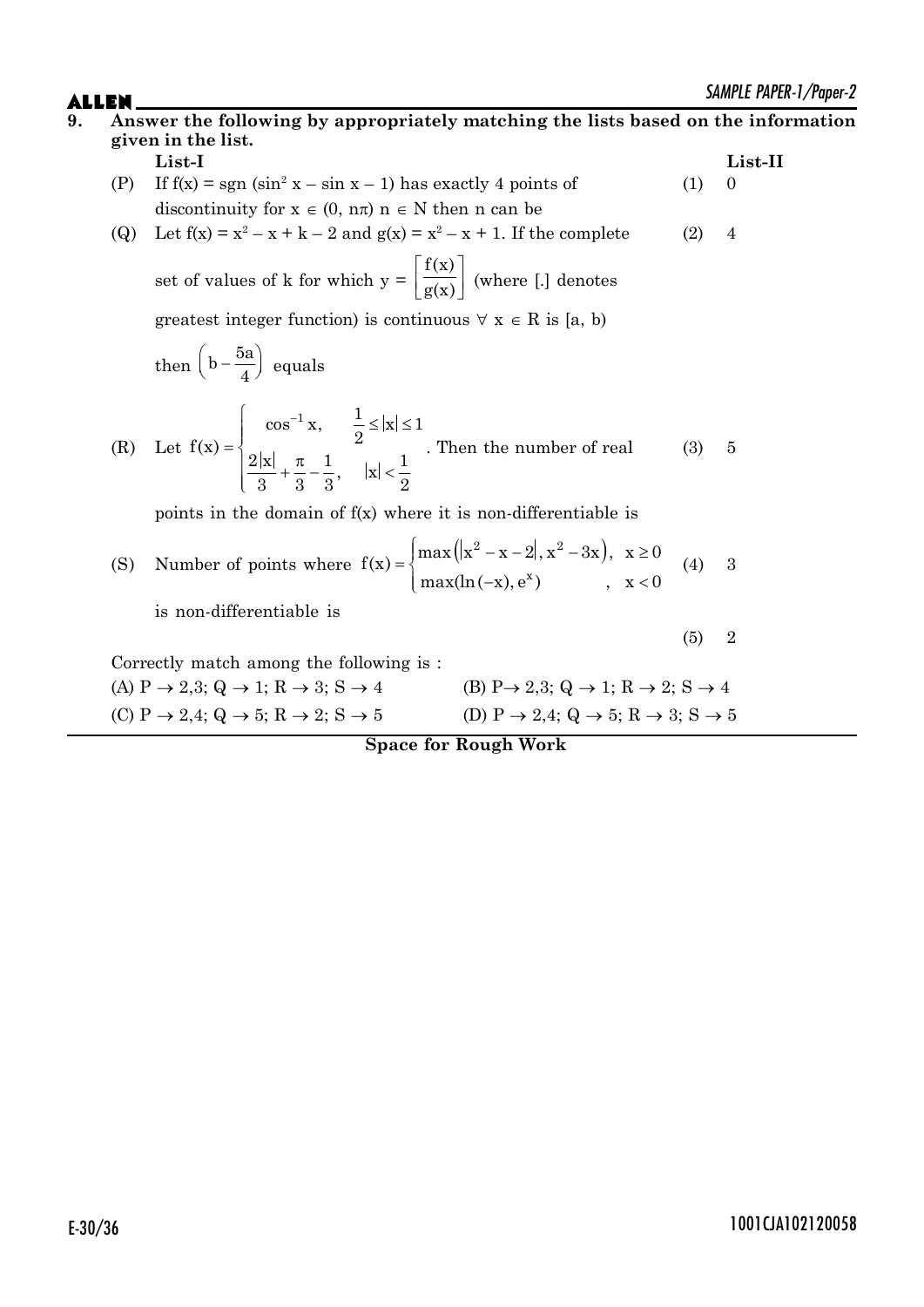### **10. Answer the following by appropriately matching the lists based on the information given in the list.**

| Let $f(x) = \lim_{t \to \infty} \frac{(a + \sin \pi x)^t - 1}{(a + \sin \pi x)^t + 1}$ , $x \in (0, 6)$ , then |            |                                             |
|----------------------------------------------------------------------------------------------------------------|------------|---------------------------------------------|
| $List-I$                                                                                                       |            | $List-II$                                   |
| If $a = 1$ , then<br>(P)                                                                                       | (1)        | $f(x)$ has no point of discontinuity        |
| If $a = 3$ , then<br>(Q)                                                                                       | (2)        | $f(x)$ has 5 points of discontinuity        |
| If $a = 0.5$ , then<br>(R)                                                                                     | <b>(3)</b> | $f(x)$ has infinite points of discontinuity |
| (S)<br>If $a = 0$ , then                                                                                       | (4)        | $f(x)$ has 6 points of discontinuity        |
|                                                                                                                | (5)        | $f(x)$ has 3 points of discontinuity        |
| Correctly match among the following is:                                                                        |            |                                             |
| (A) $P \rightarrow 2$ ; Q $\rightarrow 1$ ; R $\rightarrow 4$ ; S $\rightarrow 4$                              |            |                                             |
| (B) $P \rightarrow 4$ ; Q $\rightarrow 1$ ; R $\rightarrow 4$ ; S $\rightarrow 3$                              |            |                                             |
| (C) P $\rightarrow$ 5; Q $\rightarrow$ 4; R $\rightarrow$ 5; S $\rightarrow$ 2                                 |            |                                             |
| (D) P $\rightarrow$ 2; Q $\rightarrow$ 4; R $\rightarrow$ 5; S $\rightarrow$ 4                                 |            |                                             |
|                                                                                                                |            | <b>Space for Rough Work</b>                 |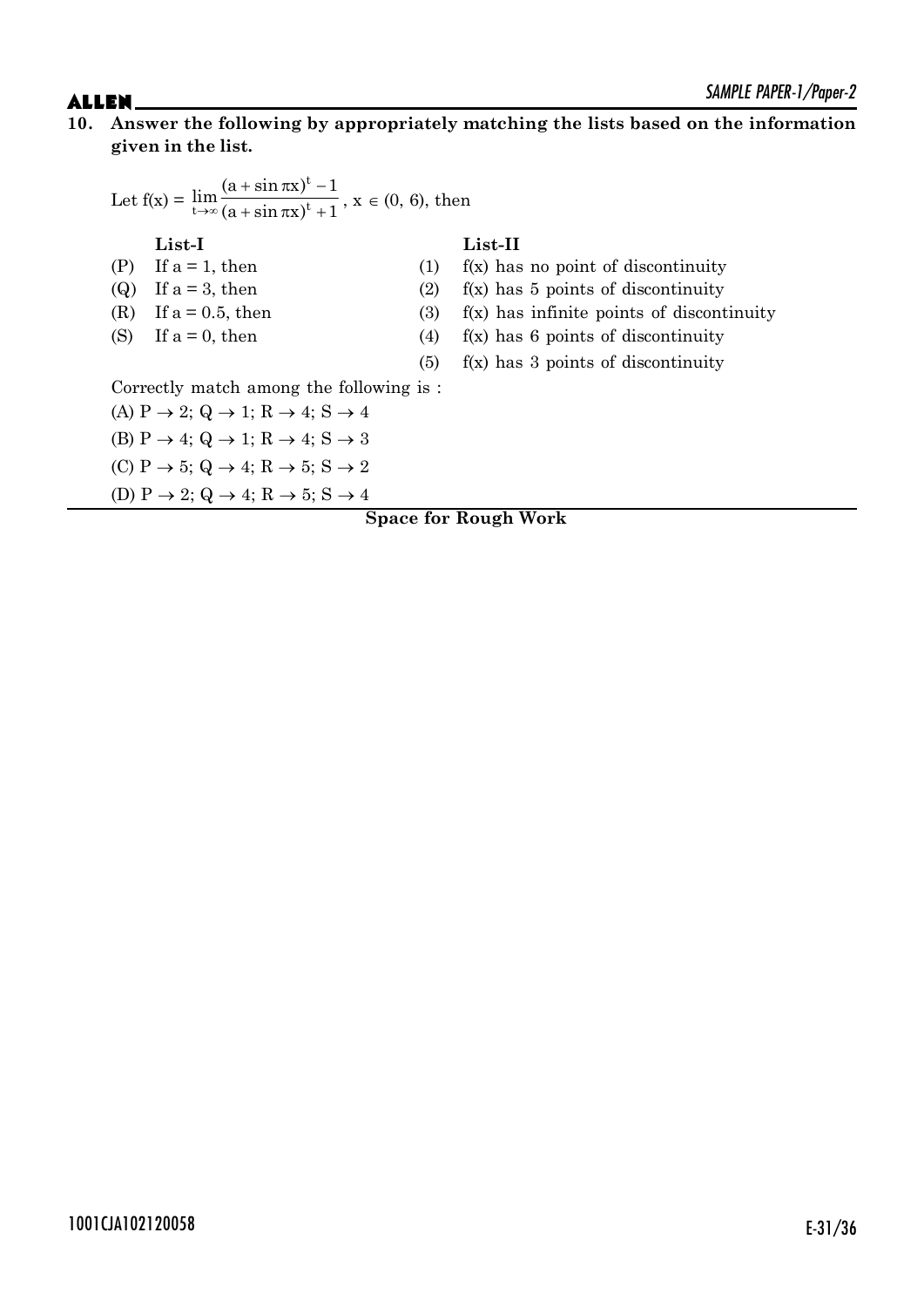### **SECTION-II : (Maximum Marks: 24)**

- z This section contains **EIGHT** questions.
- The answer to each question is a **NUMERICAL VALUE**.
- For each question, enter the correct numerical value (in decimal notation, truncated/roundedoff to the **second decimal place**; e.g. 6.25, 7.00, –0.33, –.30, 30.27, –127.30, if answer is 11.36777..... then both 11.36 and 11.37 will be correct) by darken the corresponding bubbles in the ORS.

For Example : If answer is  $-77.25$ , 5.2 then fill the bubbles as follows.



- Answer to each question will be evaluated according to the following marking scheme: *Full Marks* : +3 If ONLY the correct numerical value is entered as answer. *Zero Marks* : 0 In all other cases.
- **1.** Let  $a_1$ ,  $a_2$ ,  $a_3$ , ..... be a sequence of positive integers in arithmetic progression with common difference 2. Also, let  $b_1, b_2, b_3, \ldots$  be a sequence of positive integers in geometric progression with common ratio 2. If  $a_1 = b_1 = c$ , then the number of all possible values of c, for which the equality

 $2(a_1 + a_2 + \dots + a_n) = b_1 + b_2 + \dots + b_n$ 

holds for some positive integer n, is \_\_\_\_\_\_\_

**2.** Consider the two circles  $C_1: x^2 + y^2 + 4x + 4y - 1 = 0$  $C_2$ :  $x^2 + y^2 + 6x + 2y - 7 = 0$ 

and the two lines  $L_2: 2x + 3y + \lambda = 0$  $L_1 : x + 2y + 3 = 0$ 

If  $\rm L_i$  intersects  $\rm C_i$  at A and B and  $\rm L_i$  intersects  $\rm C_i$  at C and D, the value of  $\lambda$  so that A, B, C, D are concyclic is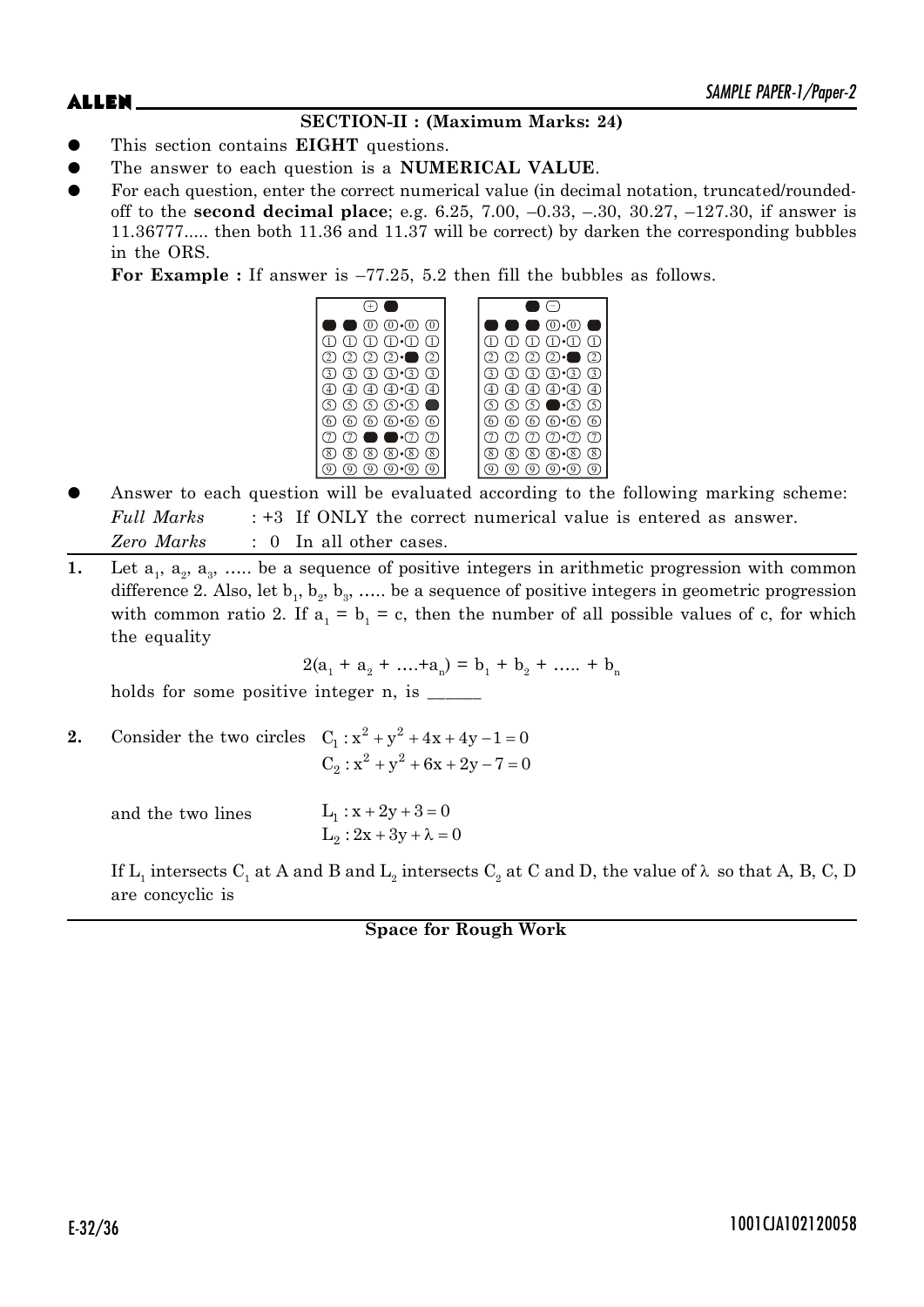# $ALLEN$   $\sum_{M|N|T}$   $\sum_{N}$   $\sum_{N}$   $\sum_{N}$   $\sum_{N}$   $\sum_{N}$   $\sum_{N}$   $\sum_{N}$   $\sum_{N}$   $\sum_{N}$   $\sum_{N}$   $\sum_{N}$   $\sum_{N}$   $\sum_{N}$   $\sum_{N}$   $\sum_{N}$   $\sum_{N}$   $\sum_{N}$   $\sum_{N}$   $\sum_{N}$   $\sum_{N}$   $\sum_{N}$   $\sum_{N}$   $\sum_{N}$   $\sum_{N}$   $\sum_{N}$   $\sum_{$

- **3.** Consider the differential equation sin y dy = 2 cos x.cos y dx  $\sin^2 x$ .cosx dx where y  $\vert_{x=0} = 0$ . If the solution of the differential equation is expressed in the form  $\cos y = A \sin^2 x + B \sin x + C + De^{-2 \sin x}$  where A, B, C, D are constants. Find  $(A + B + C + D)$ .
- **4.** A box contains n coins of which at least one is biased. Let  $E_k$  denote the event that exactly k out of the n coins are biased. Also Let  $P(E_k)$  be directly proportional to  $k(k + 1)$  for  $1 \le k \le n$ . If a coin selected at random is found to be biased, then the probability that it is the only

biased coin in the box is F(n). Find k  $k \rightarrow \infty$   $\overline{r=1}$  $\lim_{k\to\infty}\sum_{r=1}^r F(r)\cdot(3r+1)$  $\sum$ F(r) · (3r + 1).

**5.** Let  $a_1, a_2, a_3, \dots, a_9$  be in H.P. where  $a_4 = 5$  and  $a_5 = 4$ .

If  $1 \quad a_2 \quad a_3$ 6 7 a<sub>8</sub> a<sub>9</sub>  $a_1$   $a_2$   $a_3$  1 1  $\frac{1}{2}$  1/3  $D = \begin{vmatrix} 5 & 4 & a_6 \end{vmatrix}$  and  $A = \begin{vmatrix} 1/4 & 1/5 & 1/6 \end{vmatrix}$  $a_7$   $a_8$   $a_9$  1/7 1/8 1/9  $\begin{vmatrix} 1 & 1/2 & 1/3 \end{vmatrix}$  $=\begin{vmatrix} 1 & 2 & 0 \\ 5 & 4 & a_6 \end{vmatrix}$  and  $A = \begin{vmatrix} 1/4 & 1/5 & 1/6 \end{vmatrix}$  $\left\lfloor \frac{1}{7} \frac{1}{8} \frac{1}{9} \right\rfloor$  then D  $\overline{1000|\text{A}|}$  is equal to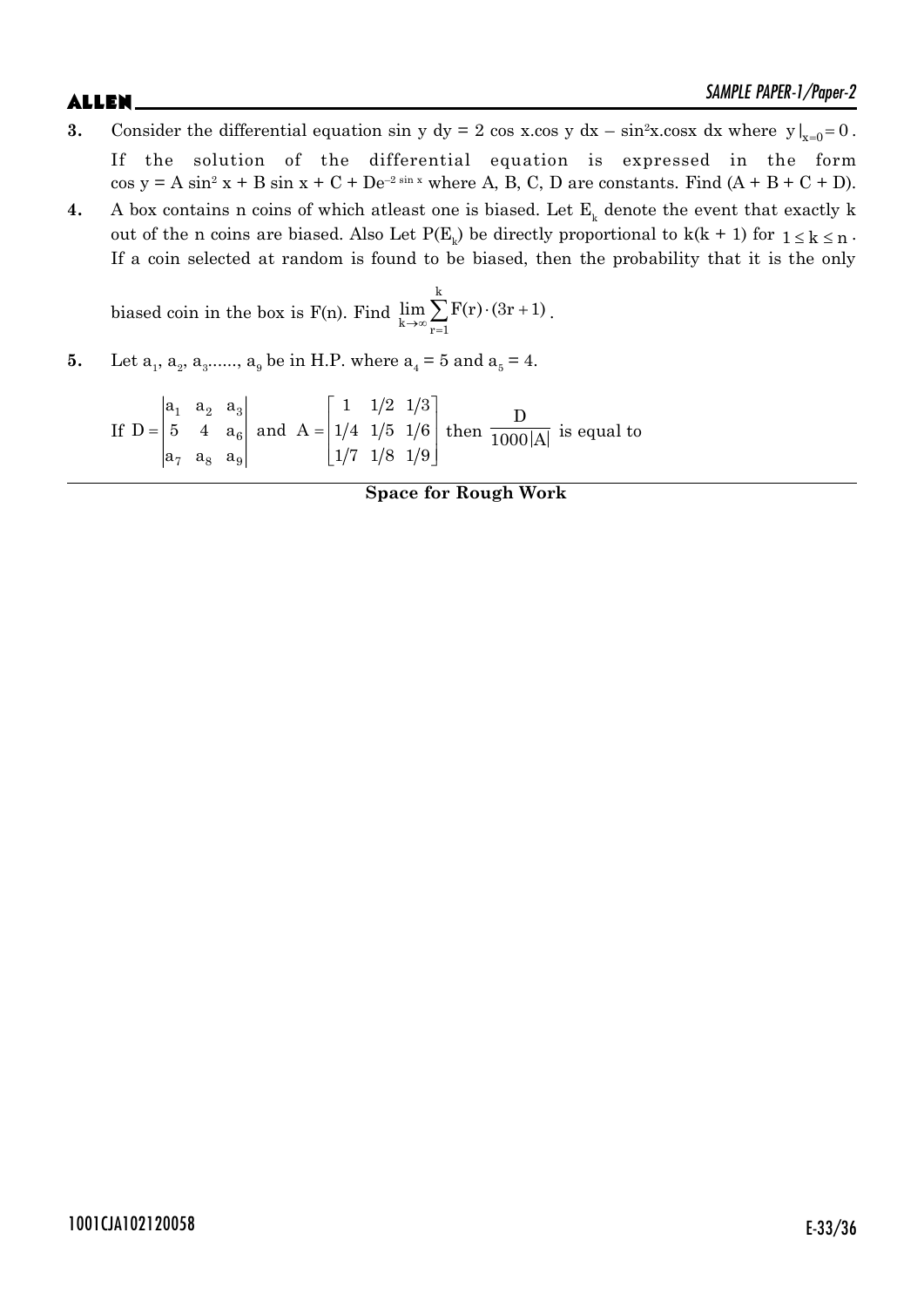**6.** Let matrix  $\overline{a}$  $=$  $x \quad y \quad -z$  $A = |1 2 3$ 11 2 , where  $x,y,z \in N$ . If | adj (adj (adj (adj A)))| =  $4^8.5^{16}$ , then the value of

 $(x + y + z)$  equals

7. If 
$$
a_1
$$
,  $a_2$ ,  $a_3$  .......  $a_n$  be in A.P. Let  $(1 + \sin 2\theta)$  is the A.M. of  $a_1$ ,  $a_n$ . Let  $(1 - \tan \theta)$  is the A.M. of  $\frac{1}{a_1 a_n}$ ,  $\frac{1}{a_2 a_{n-1}}$ , .......,  $\frac{1}{a_n a_1}$ . Let  $(1 + \tan \theta)$  is the A.M. of  $\frac{1}{a_1} \cdot \frac{1}{a_2} \cdot \frac{1}{a_3} \cdot \dots \cdot \frac{1}{a_n}$ . Then the sum of values of  $\theta \in (0, 2\pi]$  is  $k\pi$ . Find  $k$ .

8. Let 
$$
t_{100} = \sum_{r=0}^{100} \frac{1}{\left(100 \, \text{C}_r\right)^5}
$$
 and  $S_{100} = \sum_{r=0}^{100} \frac{r}{\left(100 \, \text{C}_r\right)^5}$ , then the value of  $\frac{S_{100}}{5t_{100}}$  equals

#### **Space for Rough Work**

# E-34/36 1001CJA102120058